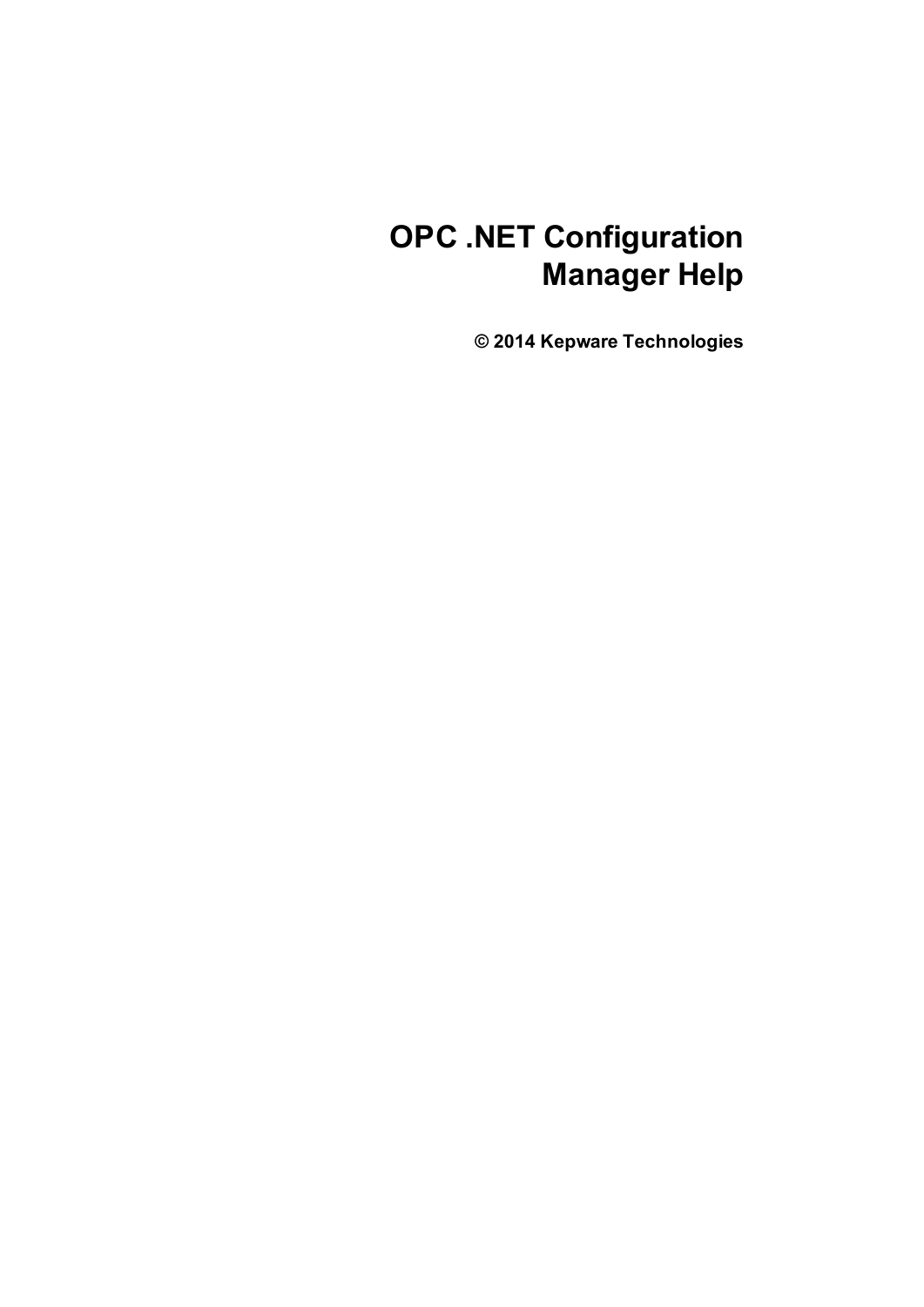# <span id="page-1-0"></span>**Table of Contents**

| The OPC .NET Wrapper failed to start because it is not installed. Please rerun the installation  22 |  |
|-----------------------------------------------------------------------------------------------------|--|
| The OPC .NET Wrapper failed to start. Please see the windows application event log for more         |  |
|                                                                                                     |  |
|                                                                                                     |  |
|                                                                                                     |  |
|                                                                                                     |  |
|                                                                                                     |  |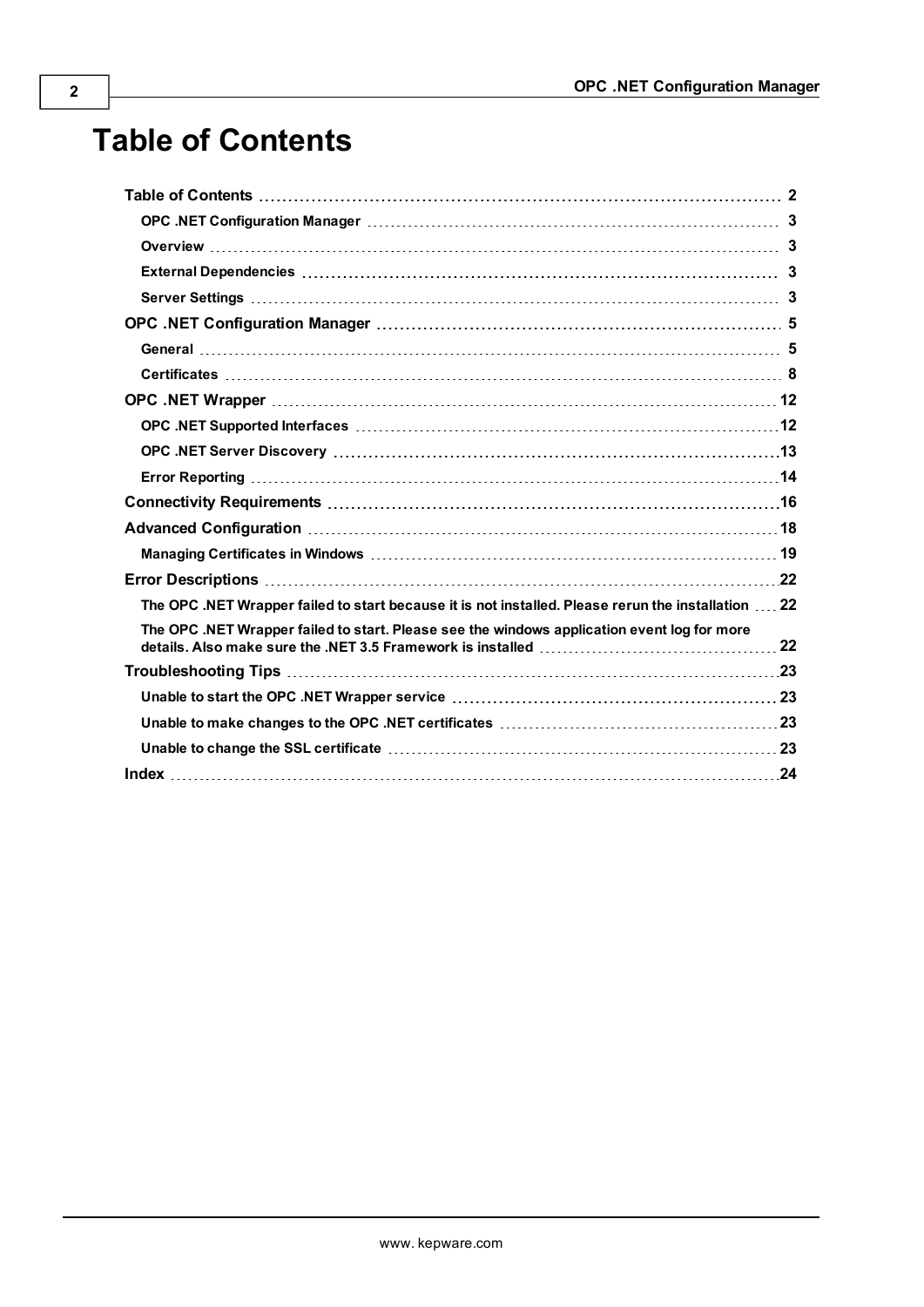# <span id="page-2-0"></span>**OPC .NET Configuration Manager**

Help version 1.015

#### **CONTENTS**

#### **[Overview](#page-2-1)**

What is OPC .NET and how is it used?

#### **OPC .NET [Configuration](#page-4-0) Manager** What is the OPC .NET Configuration Manager?

**OPC .NET [Wrapper](#page-11-0)**

What is the OPC .NET Wrapper?

#### **Connectivity [Requirements](#page-15-0)**

Which binding security modes and authentication types are available to the OPC .NET Wrapper?

#### **Advanced [Configuration](#page-17-0)**

How can advanced users custom configure the OPC .NET Configuration Manager?

#### **Error [Descriptions](#page-21-0)**

What error messages does the OPC .NET Configuration Manager produce?

#### **[Troubleshooting](#page-22-0) Tips**

<span id="page-2-1"></span>Where can I find information on troublesome topics?

#### **Overview**

OPC .NET is a family of APIs provided by the OPC Foundation that leverage Microsoft's .NET technology and allow .NET clients to connect to the server.

The server supports OPC .NET 3.0 WCF, formally known as OPC Xi. Unlike other OPC .NET APIs, OPC .NET 3.0 uses Windows Communication Foundation (WCF) for connectivity, thus avoiding DCOM issues and providing the following benefits:

- 1. Secure communication via multiple communications bindings (such as Named Pipe, TCP, Basic HTTP, and Ws HTTP).
- 2. Consolidation of OPC Classic interfaces.
- 3. Simple development, configuration, and deployment of Windows environments.

The server adds OPC .NET 3.0 support using a customized version of the OPC .NET 3.0 WCF Wrapper supplied by the OPC Foundation. The wrapper runs as a service and wraps the existing server's OPC AE and DA interfaces. This provides WCF clients access to the server's tag and alarm data.

#### <span id="page-2-2"></span>**See Also: External [Dependencies](#page-2-2)**

#### **External Dependencies**

This application has external dependencies. OPC .NET 3.0 requires the installation of Microsoft's .NET 3.5 framework. If the framework is not installed prior to server installation, the wrapper and the OPC .NET Configuration Manager will not be available.

#### <span id="page-2-3"></span>**Server Settings**

To access the OPC .NET server settings through the Configuration, click **File** | **Project Properties** and then select the **OPC .NET** tab.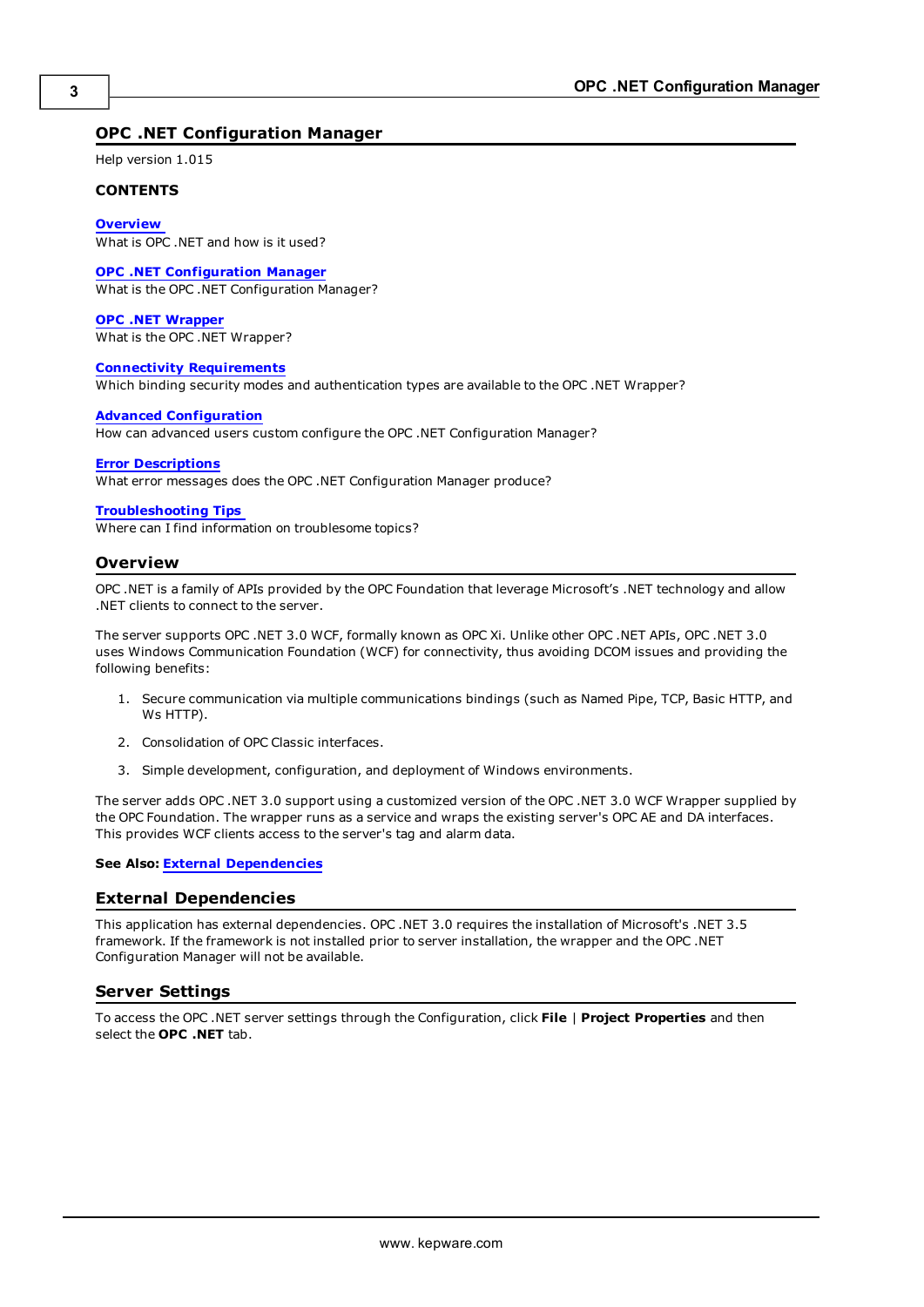| <b>Project Properties</b>           |    |                   |            |         | $\mathbf{x}$ |
|-------------------------------------|----|-------------------|------------|---------|--------------|
| OPC DA Settings  <br>Identification |    | OPC DA Compliance | <b>DDE</b> | OPC.NET |              |
| General                             |    |                   |            |         |              |
| $\nabla$ Enabled                    |    |                   |            |         |              |
|                                     |    |                   |            |         |              |
|                                     |    |                   |            |         |              |
|                                     |    |                   |            |         |              |
|                                     |    |                   |            |         |              |
|                                     |    |                   |            |         |              |
|                                     |    |                   |            |         |              |
| Restore Defaults                    |    |                   |            |         |              |
|                                     | 0K | Cancel            | Apply      | Help    |              |

Descriptions of the parameters are as follows:

**Enable:** When checked, the OPC .NET Wrapper will be initialized and accept client connections.

**Note:** The OPC .NET Wrapper runs as a System Service called "xi\_server\_runtime.exe". It will only be started when the server starts and the option described above is enabled. Unlike OPC DA, clients cannot launch the server.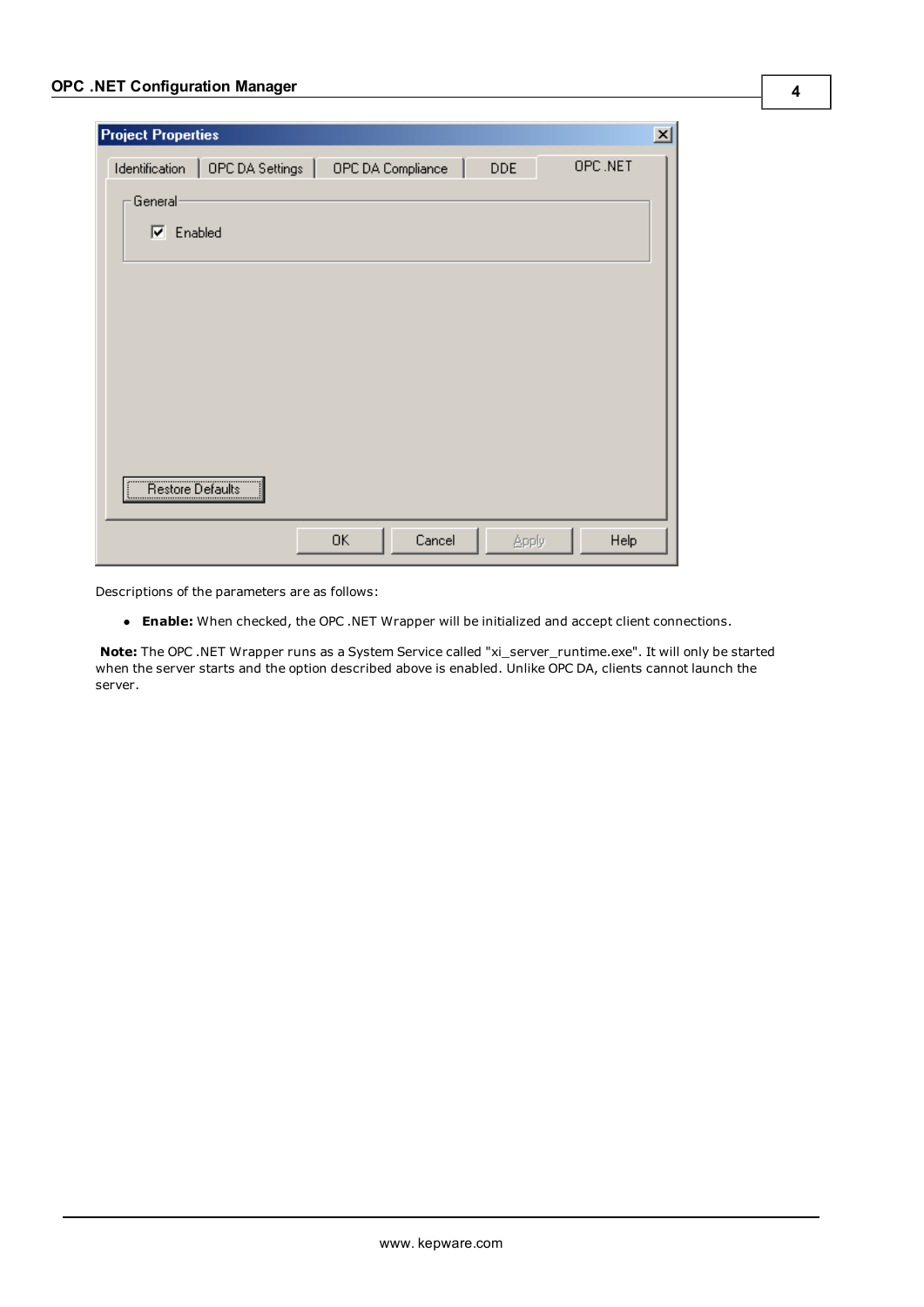# <span id="page-4-0"></span>**OPC .NET Configuration Manager**

The OPC .NET Configuration Manager assists users in configuring the OPC .NET Wrapper settings (such as available communications bindings, wrapped server interfaces, and security settings). To access the OPC .NET Configuration Manager through the server Administration menu, right-click on the server icon in the System Tray and then select **OPC .NET Configuration**.

For more information on a specific OPC .NET Configuration Manager tab, select a link from the list below.

### **[General](#page-4-1) [Certificates](#page-7-0)**

**Note:** Some OPC .NET Configuration Manager functions require administrative privileges, such as certificate creation and management. These functions will not succeed without adequate privileges.

#### <span id="page-4-1"></span>**General**

The General tab contains service and functionality controls.

**Note:** Users must restart the OPC .NET Wrapper in order for changes to take effect.

| OPC .NET Configuration Manager                                                                                                      | <u>_ 미지</u>                                                                                         |
|-------------------------------------------------------------------------------------------------------------------------------------|-----------------------------------------------------------------------------------------------------|
| General   Certificates                                                                                                              |                                                                                                     |
| Service                                                                                                                             |                                                                                                     |
| $^{Stop}$<br>Start<br>Restart                                                                                                       | Name: Server_OPCNET<br>URL: http://User:64412/OPCServices/serverDiscovery<br><b>Status: Running</b> |
| Settings                                                                                                                            |                                                                                                     |
| □ Basic HTTP                                                                                                                        |                                                                                                     |
| Enable                                                                                                                              | False                                                                                               |
| Security                                                                                                                            | Transport                                                                                           |
| Authentication                                                                                                                      | <b>Basic</b>                                                                                        |
| $\boxminus$ General                                                                                                                 |                                                                                                     |
| Enable DA                                                                                                                           | <b>True</b>                                                                                         |
| Enable AE<br>$\boxminus$ HTTP                                                                                                       | <b>True</b>                                                                                         |
| <b>HTTP Port</b>                                                                                                                    | 64412                                                                                               |
| <b>HTTPS Port</b>                                                                                                                   | 65412                                                                                               |
| $\boxminus$ Named Pipe                                                                                                              |                                                                                                     |
| $-11$                                                                                                                               | $\overline{\phantom{a}}$<br>$\mathbf{r}$                                                            |
| <b>Enable DA</b><br>Enable the OPC DA interface and allow clients to browse server tags, and read/write tag data.<br>Reset Defaults |                                                                                                     |
| Note: The .NET service must be restarted for changes to take effect.                                                                |                                                                                                     |
|                                                                                                                                     |                                                                                                     |

#### **Service**

Descriptions of the options are as follows:

- **Start:** This button starts the OPC .NET Wrapper service, thus allowing clients to connect.
- **Stop:** This button stops the OPC .NET Wrapper service, thus disconnecting clients.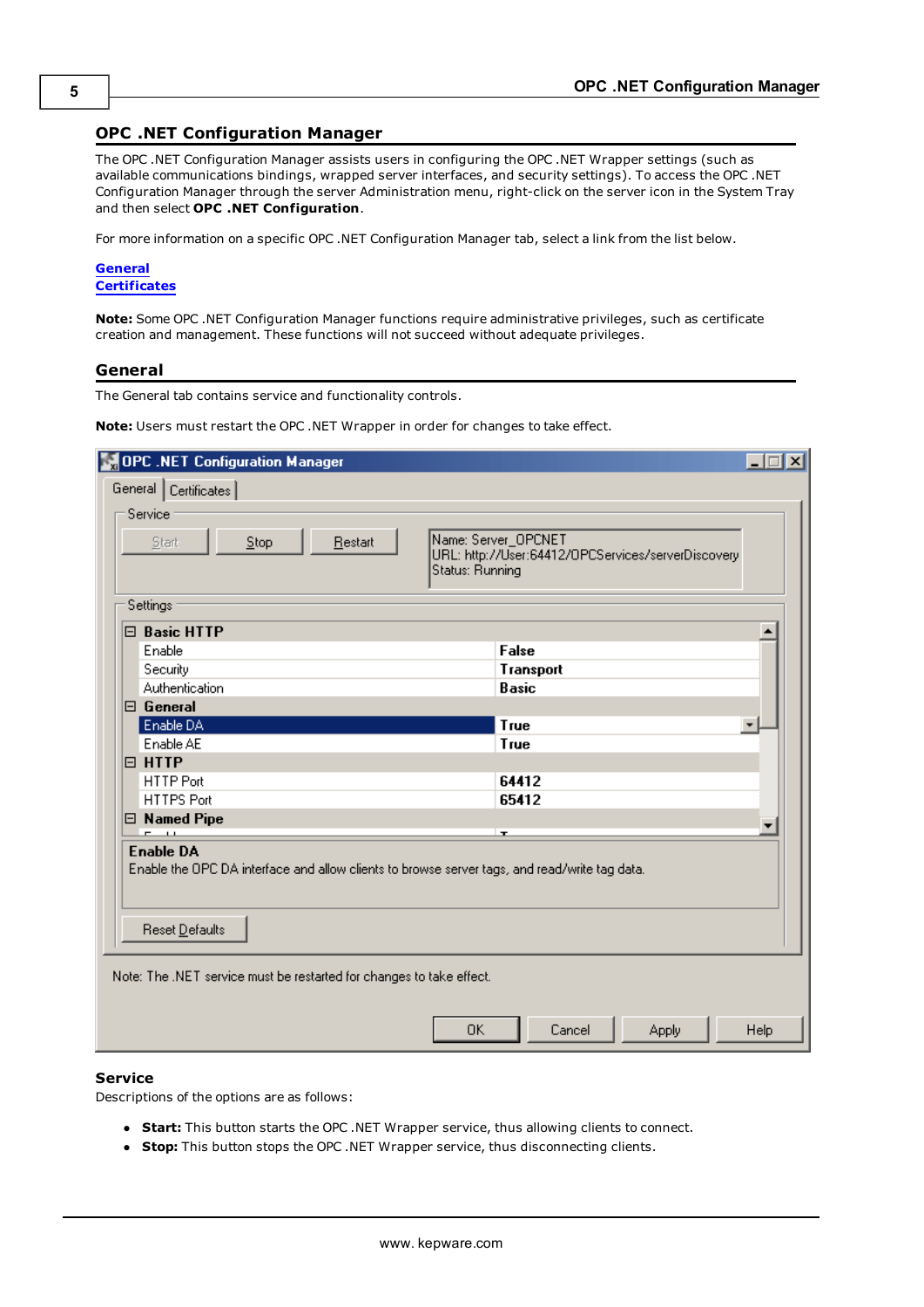**Restart:** This button stops and restarts the OPC .NET Wrapper service. Users must restart the service in order for changes to take effect.

**Note:** If the service fails to start, refer to **Error [Reporting](#page-13-0)** for more information.

# **Settings**

#### **Basic HTTP**

Basic HTTP is a text-based protocol used for local and remote client/server communication by WS-I Basic Profile 1.1 compliant clients. Although it is generally used by older clients, the Ws HTTP binding is preferred. HTTP is slower than TCP, but is usually more interoperable. Descriptions of the options are as follows:

- **Enable:** When true, local or remote OPC .NET clients can connect using Basic HTTP.
- **Security:** This parameter controls the security used for client connections. For description of the security levels, refer to the table below.

| Level                         | <b>Description</b>                                                                                                                                                                                                                    |
|-------------------------------|---------------------------------------------------------------------------------------------------------------------------------------------------------------------------------------------------------------------------------------|
| None                          | No security will be used. Although this is the fastest option,<br>it should only be used in a secure environment.                                                                                                                     |
|                               | Transport Transport security will be used, and provide endpoint to endpoint security.<br>This security uses HTTPS, which requires the HTTPS port be configured in<br>addition to a server SSL certificate.                            |
| Transport  <br>and<br>Message | Transport and message security will be used. Although this is<br>the most secure option, it is also the slowest. This security<br>uses HTTPS, which requires the HTTPS port be configured<br>in addition to a server SSL certificate. |

l **Authentication:** This parameter controls how clients authenticate with the server. For description of the modes, refer to the table below.

| <b>Mode</b>  | <b>Description</b>                                                                                                                                                                              |
|--------------|-------------------------------------------------------------------------------------------------------------------------------------------------------------------------------------------------|
| <b>Basic</b> | Client authentication is performed using a user name and password that<br>must map to a valid Windows account name<br>and password on the server.*                                              |
|              | Certificate   Requires both the client and server to have and swap<br>instance certificates. The server must trust the client<br>certificate, and the client must trust the server certificate. |

\*If Basic authentication is used and Security is set to None, the client credentials will be sent as plain text.

#### **See Also: Connectivity [Requirements](#page-15-0)**

#### **General**

The General settings control the OPC Classic interfaces that the OPC .NET Wrapper exposes to OPC .NET clients. Descriptions of the options are as follows:

- **Enable DA:** When true, this exposes the OPC Data Access (DA) interface to OPC .NET clients.
- **Enable AE:** When true, this exposes the OPC Alarms and Events (AE) interface to OPC .NET clients.

#### **HTTP Ports**

The HTTP Ports settings include secure HTTP (HTTPS), which is used for SSL communication. Descriptions of the options are as follows:

- **HTTP Port:** This port is used during server discovery, and is required for clients to browse the server. It is also used by the Basic HTTP and Ws HTTP bindings when the security modes are set to None. This port should not be used by any other application on the machine. If the machine running the server is using a firewall, the firewall must grant access to this port in order for clients to connect.
- **HTTPS Port:** This port is used by the Basic and Ws HTTP bindings when the security modes are set to Transport or Transport And Message. It is used for SSL communication, and should not be used by any other application on the machine. If the machine running the server is using a firewall, the firewall must grant access to this port in order for clients to connect.

### **Named Pipe**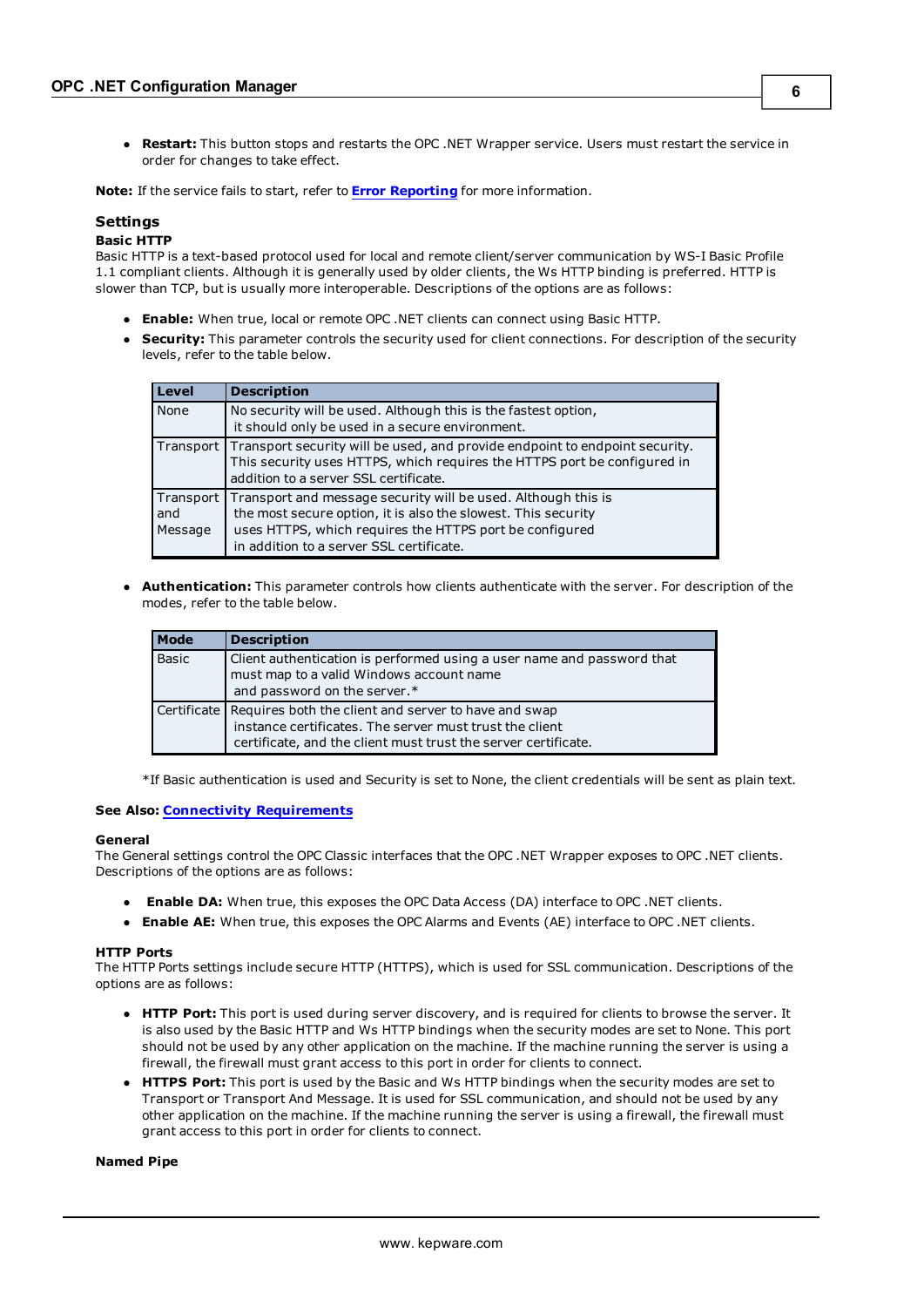The Named Pipe binding is optimized for local client/server communication. Descriptions of the options are as follows:

- **Enable:** When true, local OPC .NET clients can connect using the Named Pipe binding.
- **Security:** This parameter controls the security used by the binding. For description of the security levels, refer to the table below:

| Level     | <b>Description</b>                                                                                                |
|-----------|-------------------------------------------------------------------------------------------------------------------|
| None      | No security will be used. Although this is the fastest option,<br>it should only be used in a secure environment. |
| Transport | Transport security will be used, and provide endpoint<br>to endpoint security.                                    |

#### **TCP Binding**

TCP Binding is used for fast local or remote binary communications. This binding is faster than HTTP bindings, but is usually less interoperable. Descriptions of the options are as follows:

- **Enable:** When true, local or remote OPC .NET clients will be able to connect using TCP.
- **Port:** This parameter specifies the port used by the TCP binding. It should not be used by any other application on the machine. If the machine running the server is using a firewall, the firewall must grant access to this port in order for clients to connect.
- **Security:** This parameter controls the security used for client connections. For description of the security levels, refer to the table below.

| Level                    | <b>Description</b>                                                                                                                                                                                                        |
|--------------------------|---------------------------------------------------------------------------------------------------------------------------------------------------------------------------------------------------------------------------|
| None                     | No security will be used. Although this is the fastest option,<br>it should only be used in a secure environment.                                                                                                         |
| Transport                | Transport security will be used, and provide endpoint to endpoint<br>security.                                                                                                                                            |
| Transport and<br>Message | Transport and message security will be used. Although this<br>is the most secure option, it is also the slowest. This<br>security uses SSL over TCP, and requires the client to trust<br>the server instance certificate. |

l **Authentication:** This parameter controls how clients authenticate with the server. For description of the modes, refer to the table below.

| <b>Mode</b> | <b>Description</b>                                                                                                                                                                              |
|-------------|-------------------------------------------------------------------------------------------------------------------------------------------------------------------------------------------------|
|             | Certificate   Requires both the client and server to have and swap instance<br>certificates. The server must trust the client certificate, and the client must<br>trust the server certificate. |
| Windows     | Client authentication is performed using Windows domain<br>credentials. This requires that the client and server be on<br>the same domain.                                                      |

#### **See Also: Connectivity [Requirements](#page-15-0)**

#### **Ws HTTP**

Ws HTTP is a text-based binding used by local or remote clients for secure, reliable, non-duplex communication. It is generally used by newer clients, and is preferred over Basic HTTP. Although HTTP is slower than TCP, it is usually more interoperable. Descriptions of the options are as follows:

- **Enable:** When enabled, local or remote OPC .NET clients can connect using Ws HTTP.
- **Security:** This parameter controls the security used for client connection. For description of the security levels, refer to the table below.

| Level     | <b>Description</b>                                                                                                      |
|-----------|-------------------------------------------------------------------------------------------------------------------------|
| None      | No security will be used. Although this is the fastest option,<br>it should only be used in a secure environment.       |
| Transport | Transport security will be used, and provide endpoint to<br>endpoint security. This security uses HTTPS, which requires |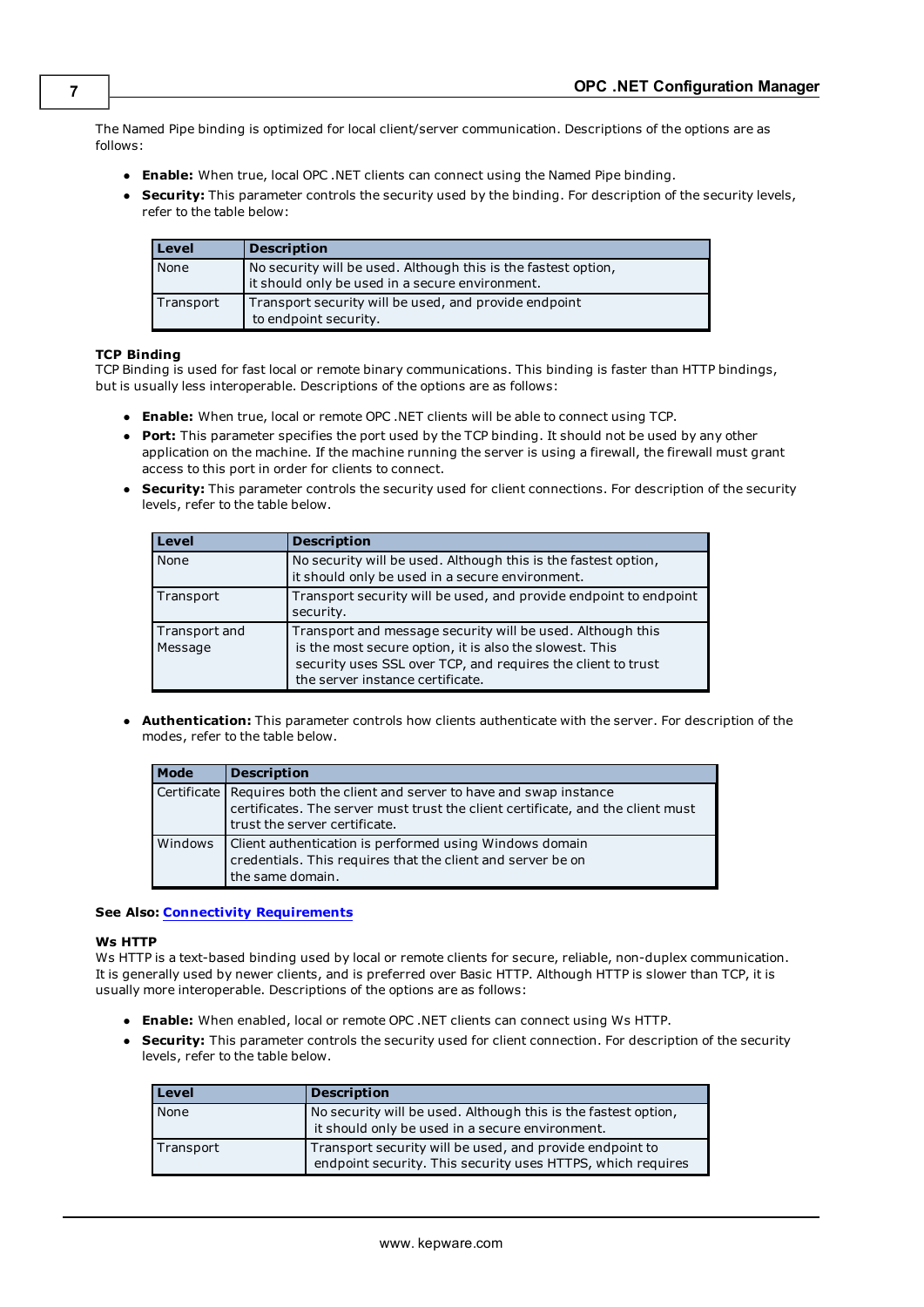|                          | that the HTTPS port be configured in addition to a server<br>SSL certificate.                                                                                                                                                                 |  |  |
|--------------------------|-----------------------------------------------------------------------------------------------------------------------------------------------------------------------------------------------------------------------------------------------|--|--|
| Transport and<br>Message | Transport and message security will be used. Although this is<br>the most secure option, it is also the slowest. This security<br>uses HTTPS, which requires that the HTTPS port be<br>configured<br>in addition to a server SSL certificate. |  |  |

**Authentication:** This parameter controls how clients authenticate with the server. For descriptions of the modes, refer to the table below.

| Mode         | <b>Description</b>                                                                                                                                                                                                            |
|--------------|-------------------------------------------------------------------------------------------------------------------------------------------------------------------------------------------------------------------------------|
| <b>Basic</b> | Client authentication is performed using a user name and password that<br>must map to a valid Windows account name<br>and password on the server. Basic authentication is not available when the<br>Security setting is None. |
|              | Certificate Requires both the client and server to have and swap instance<br>certificates. The server must trust the client certificate, and<br>the client must trust the server certificate.                                 |
| Windows      | Client authentication is performed using Windows domain<br>credentials. This requires that the client and server be on<br>the same domain.                                                                                    |

**Restore Defaults:** This option restores all properties to their default settings. For this change to take effect, users must click **Apply** or **OK**.

## <span id="page-7-0"></span>**See Also: Connectivity [Requirements](#page-15-0)**

# **Certificates**

The Certificates tab specifies the configuration for the server instance certificate, server SSL certificates, and trusted client certificates.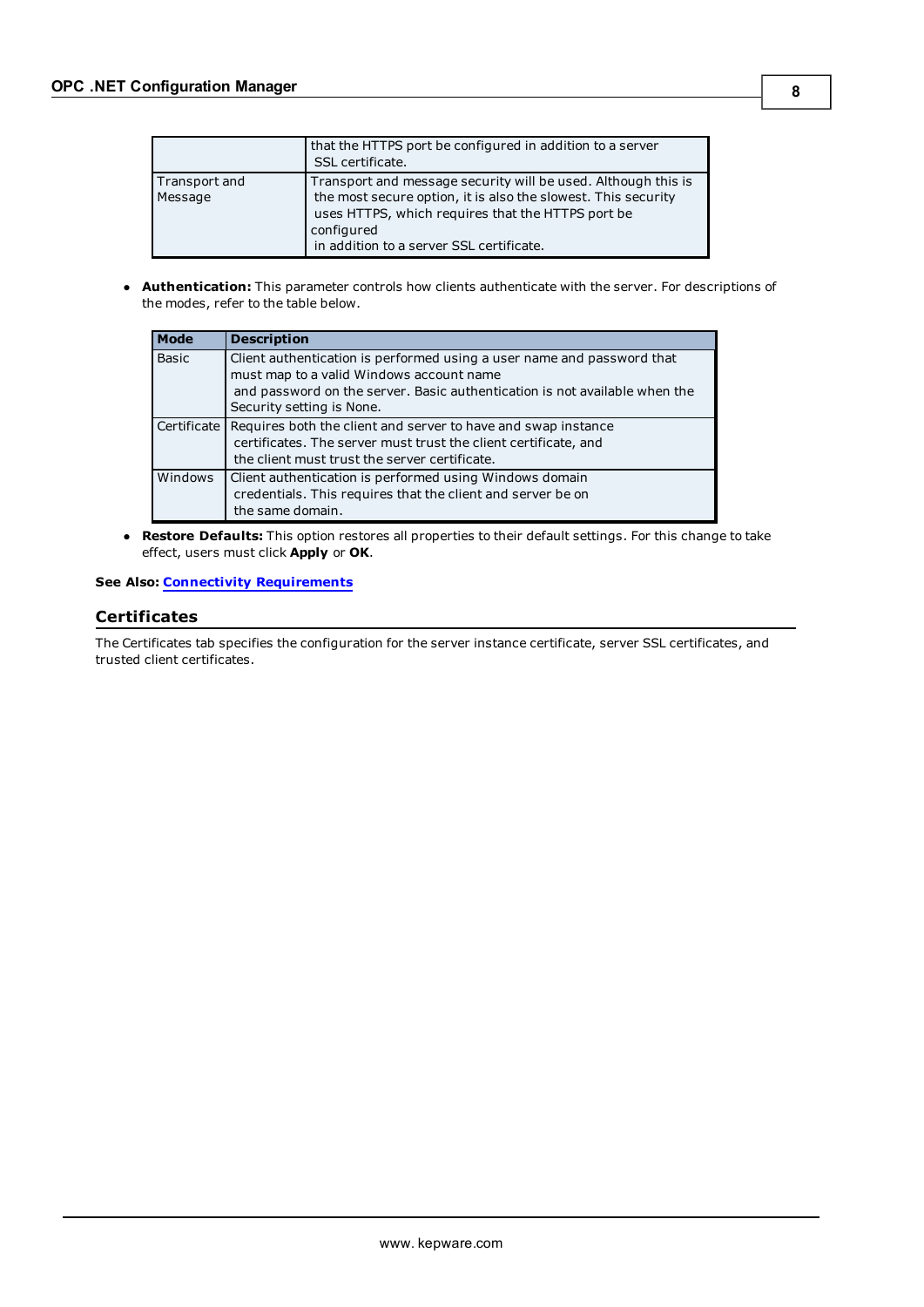| OPC .NET Configuration Manager                                       |        |                                                | $-1$ |
|----------------------------------------------------------------------|--------|------------------------------------------------|------|
| General Certificates                                                 |        |                                                |      |
| Server Instance Certificate                                          |        |                                                |      |
| View                                                                 | Export | <b>Issue To: OPC NET</b><br>Issued By: OPC NET |      |
| Reissue                                                              | Import | Expires: 9/1/2020 8:14:48 AM                   |      |
|                                                                      |        | Thumbprint: 0BF0866EF7761E07E8BD9680FB         |      |
|                                                                      |        |                                                |      |
| <b>SSL</b> Certificate                                               |        |                                                |      |
| View                                                                 | Export | <b>Issue To: localhost</b>                     |      |
|                                                                      |        | Port: 65412<br><b>Issued By: localhost</b>     |      |
| Reissue                                                              | Import | Expires: 9/2/2020 10:42:21 AM                  |      |
|                                                                      |        | Thumbprint: B9EFCD0D68B799C8D80B8CA76          |      |
|                                                                      |        |                                                |      |
| <b>Trusted Clients</b>                                               |        |                                                |      |
| Client Certificates                                                  |        |                                                |      |
|                                                                      |        |                                                |      |
|                                                                      |        |                                                |      |
| Note: The .NET service must be restarted for changes to take effect. |        |                                                |      |
|                                                                      |        |                                                |      |
|                                                                      |        | 0K<br>Cancel<br>Apply                          | Help |

## **Service Instance Certificate**

The Server Instance Certificate uniquely identifies the server, and is used for certificate authentication and SSL over TCP. In both cases, the client must trust the server certificate in order to establish connectivity.

Descriptions of the options are as follows:

- **· View...:** When clicked, this will display the server instance certificate using the Windows Certificate Viewer. A subset of the information will be displayed on this page.
- **Export...:** When clicked, this will export the server instance certificate's public key, allowing clients to import the certificate and establish a trust relationship.
- l **Import…:** When clicked, this will import a certificate to use as the server instance certificate. This allows use of certificates that have been signed by a Certificate Authority (CA). Imported certificates must be in .pfx file format, and may require a password for import.

**Note:** This operation requires that the OPC .NET Configuration Manager run under an administrative account.

**Reissue:** When clicked, this will reissue the certificate using a self-signed certificate. Self-signed certificates cannot be verified by a CA, and are not usually used in production environments. Although they are ideal for testing, it is recommended that users import a CA signed certificate to use as the server instance certificate.

**Note:** This operation requires that the OPC .NET Configuration Manager run under an administrative account.

#### **Server SSL Certificate**

An SSL certificate is required when the Basic or Ws HTTP bindings are configured to use Transport or Transport And Message security. The SSL certificate is only used for SSL, and should not be confused with the server instance certificate (which is used for authentication and secure TCP).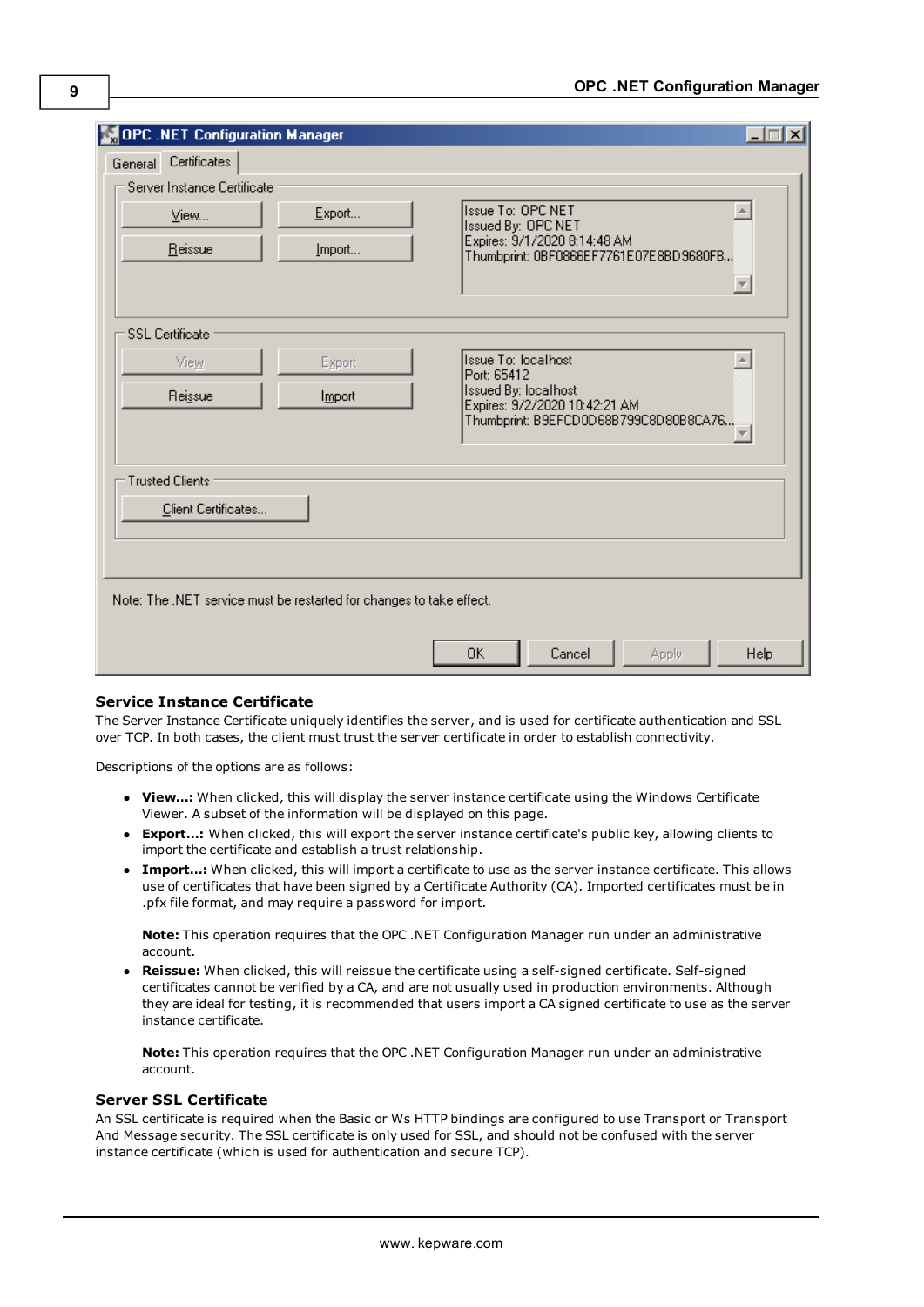The SSL certificate's Common Name (CN) is required to match an address of the host machine. For example, if the server is hosted on a machine with an IP of 10.10.220.10 and wants clients to connect using SSL over this IP, it must issue a certificate with a Common Name equal to 10.10.220.10. Clients must trust the SSL certificate, and then connect to the server using the 10.10.220.10 address. It is required that the CN match the host address in order to verify that the certificate is coming from the machine to which the client is connecting.

Descriptions of the parameters are as follows:

- **View:** When clicked, this will display the SSL certificate using the Windows Certificate Viewer. A subset of the information will be displayed on the page.
- **Export:** When clicked, this will export the SSL certificate's public key, allowing clients to import the certificate and establish a trust relationship.
- **Import:** When clicked, this will import a certificate for use as the SSL certificate. A certificate that has been signed by a Certificate Authority (CA) can be used as the SSL certificate. Imported certificates must be in .pfx file format, and may require a password.

**Note:** For this operation, the OPC .NET Configuration Manager must be run under an administrative account.

l **Reissue:** When clicked, this will reissue the certificate using a self-signed certificate. Self-signed certificates cannot be verified by a CA, and are not usually used in production environments. Although they are ideal for testing, it is recommended that users import a CA signed certificate to use as the server instance certificate.

In **Host Name**, either select the host name (such as "localhost" or the machine name) or enter one manually. The certificate's Common Name must be a valid host name or IP for the server.

**Note:** For this operation, the OPC .NET Configuration Manager must be run under an administrative account.

**Important:** The Reissue and Import operations require both administrative privileges and access to either the Windows "netsh.exe" utility or the "httpcfg.exe" utility. External Microsoft utilities are used to map the SSL certificate to the specific IP and port on the host machine. On Windows Vista and up, "netsh.exe" is used and is installed by default. On Windows XP and below, "httpcfg.exe" is used and is not installed by default. It can be downloaded from Microsoft's website at **[Windows](http://www.microsoft.com/downloads/details.aspx?familyid=49AE8576-9BB9-4126-9761-BA8011FABF38&displaylang=en) XP Service Pack 2 Support Tools**. Users must perform a complete installation in order to get the utility, and should reboot the machine after the install completes.

## **Trusted Clients**

When clicked, Client Certificates will launch the Trusted Clients dialog, which is used to define trusted certificates. Trust relationships are required for certificate authentication.

| <b>Trusted Clients</b> |              |              | $\overline{\Box}$ |
|------------------------|--------------|--------------|-------------------|
| <b>Issuer Name</b>     | Subject Name | Expiration   |                   |
|                        |              |              |                   |
|                        |              |              |                   |
|                        |              |              |                   |
|                        |              |              |                   |
|                        |              |              |                   |
|                        |              |              |                   |
|                        |              |              |                   |
|                        |              |              |                   |
| Remove<br>Import       | View         |              |                   |
|                        |              | OK<br>Cancel | Help              |

Descriptions of the options are as follows:

**Import:** When clicked, this button will import a trusted client. The client certificate is placed in the Windows certificate store under Local Machine, Trusted People. This operation requires administrative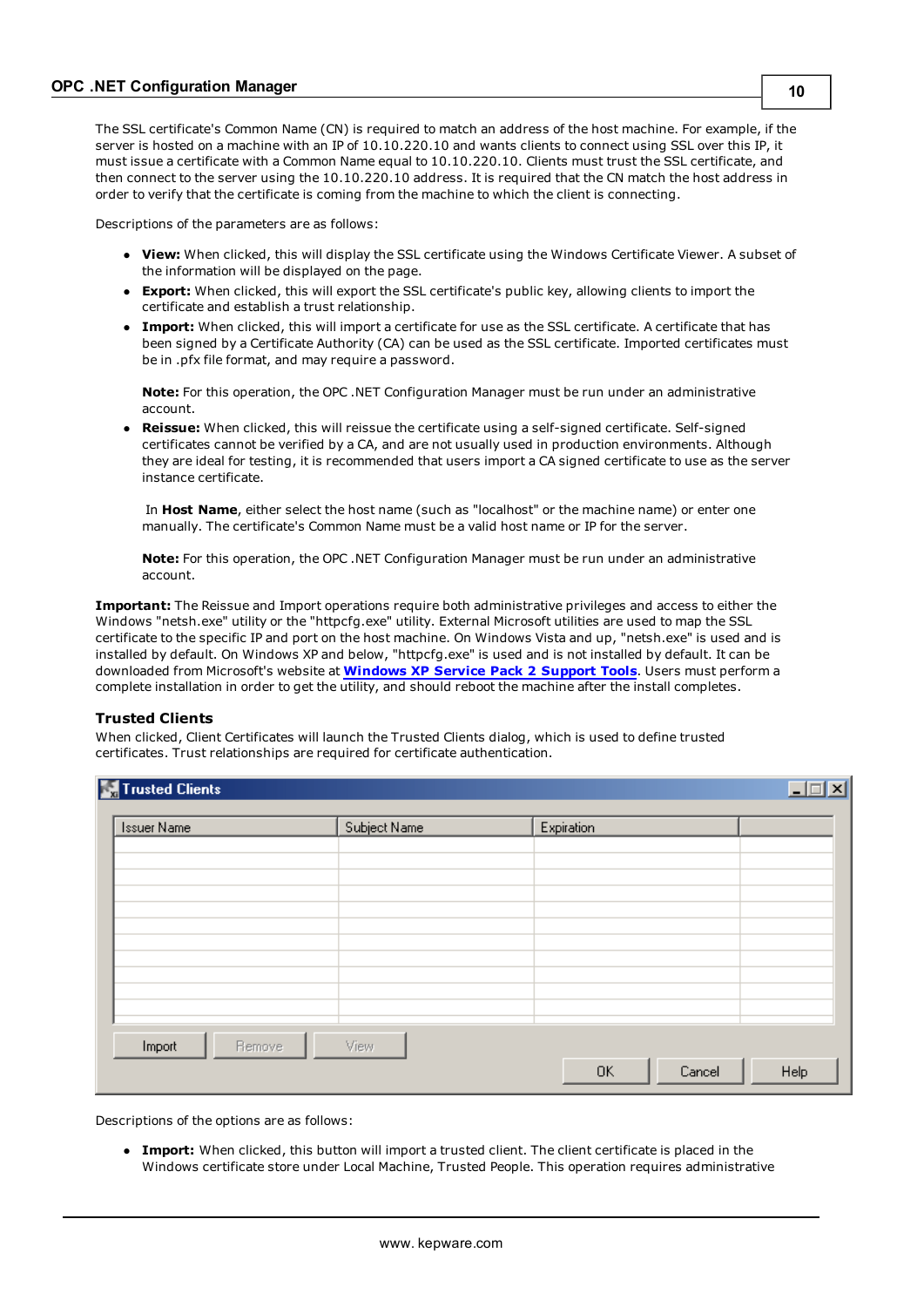privileges. For more information, refer to **Managing [Certificates](#page-18-0) in Windows**.

- **Remove:** When clicked, this button will remove a client certificate from the certificate store. This operation requires administrative privileges.
- **View:** When clicked, this button will display a client certificate using the Windows Certificate Viewer.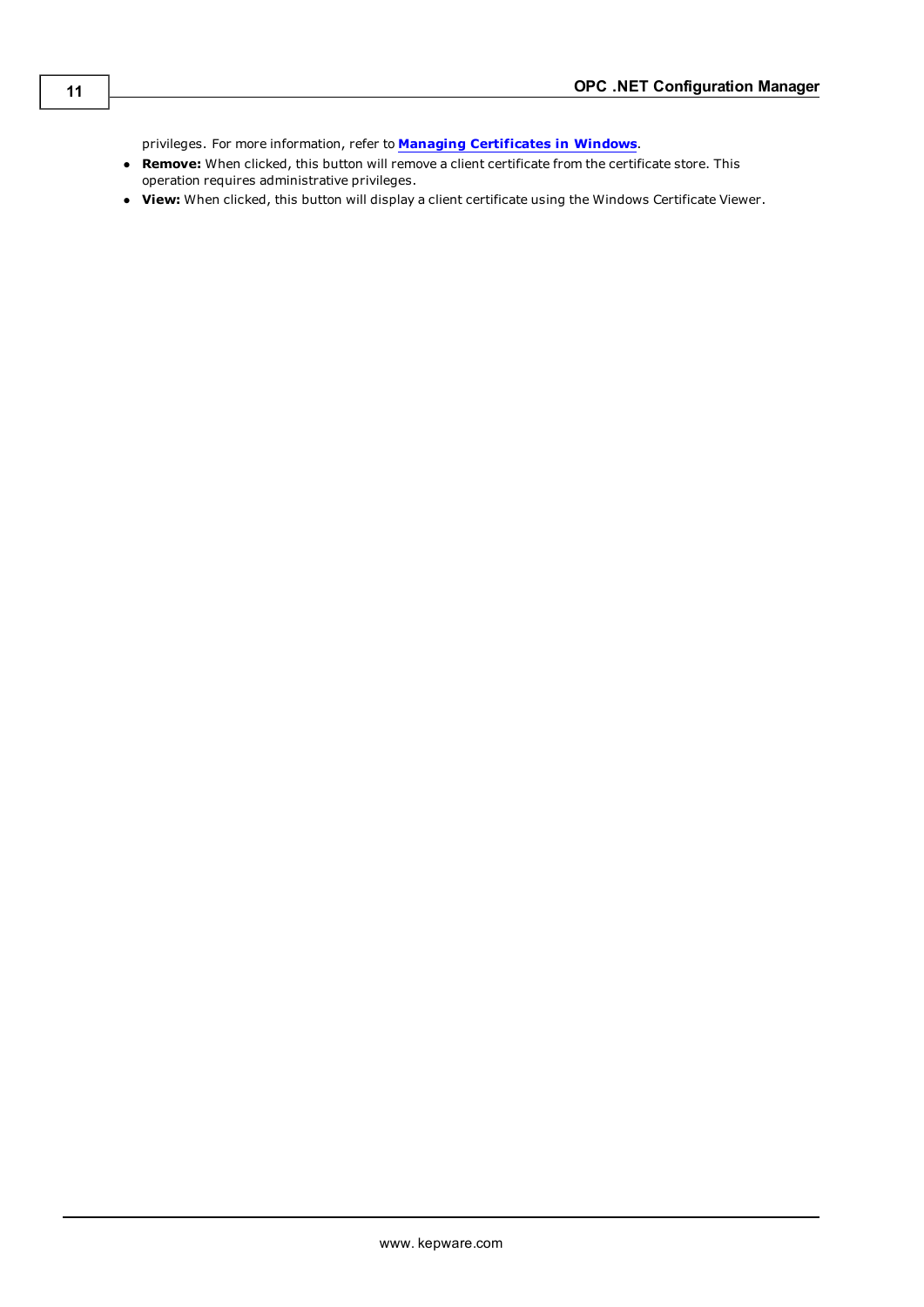# <span id="page-11-0"></span>**OPC .NET Wrapper**

The OPC .NET Wrapper wraps the server's OPC Data Access (DA) and OPC Alarms and Events (AE) interfaces. It runs as a manual service, which starts and stops with the primary server. As such, OPC .NET clients cannot launch the server like Classic OPC clients.



For more information on a specific part of the OPC .NET Wrapper, select a link from the list below.

#### **OPC .NET Supported [Interfaces](#page-11-1) OPC .NET Server [Discovery](#page-12-0) Error [Reporting](#page-13-0)**

# <span id="page-11-1"></span>**OPC .NET Supported Interfaces**

The OPC .NET Wrapper supports the following interfaces.

| Interface                   | <b>Description</b>                                                                                                                                                                                                                                                               |
|-----------------------------|----------------------------------------------------------------------------------------------------------------------------------------------------------------------------------------------------------------------------------------------------------------------------------|
| IResourceManagement         | OPC. NET clients' entrance point. This interface manages client connections, the<br>browsing of the server namespace, and clients' creation and management of item<br>lists used for reading and writing server data.                                                            |
| IRead                       | This interface reads tag and alarm data from the server.                                                                                                                                                                                                                         |
| IWrite                      | This interface writes tags and acknowledges alarms in the server.                                                                                                                                                                                                                |
| <b>ICallback</b>            | This interface supports an asynchronous callback that is used to notify clients of<br>server data changes and events. It is not supported by the Basic and Ws HTTP<br>bindings because it requires full duplex communication.                                                    |
| <b>IRegisterForCallback</b> | This interface is used by clients to register for the ICallback interface.                                                                                                                                                                                                       |
| <b>IPoll</b>                | This interface allows clients to poll for data changes and events, rather than receive<br>them asynchronously. The interface is generally used by bindings that don't support<br>ICallback or clients that want more control over the reception of data change<br>notifications. |
| <b>IServerDiscovery</b>     | This interface allows clients to locate OPC, NET servers and their<br>IResourceManagement endpoints.*                                                                                                                                                                            |

\*For more information on discovery, refer to **OPC .NET Server [Discovery](#page-12-0)**.

**Note:** Although the IRestRead interface is not officially supported, it can be manually configured. For more information, refer to **Advanced [Configuration](#page-17-0)**.

#### **Supported Interfaces**

OPC .NET hosts endpoints, which consist of an interface and a binding. Because of binding limitations, not all bindings support all interfaces. The table below displays the interfaces that are supported by each binding.

| Interface                   | <b>Named Pipe</b> | <b>TCP</b> | <b>Basic Http</b> | <b>Ws Http</b> |
|-----------------------------|-------------------|------------|-------------------|----------------|
| <b>IResourceManagement</b>  |                   |            |                   |                |
| IRead                       |                   |            |                   |                |
| IWrite                      |                   |            |                   |                |
| ICallback                   |                   |            |                   |                |
| <b>IRegisterForCallback</b> |                   |            |                   |                |
| <b>IPoll</b>                |                   |            | ∧                 |                |
| IServerDiscovery            |                   |            | ⋏                 |                |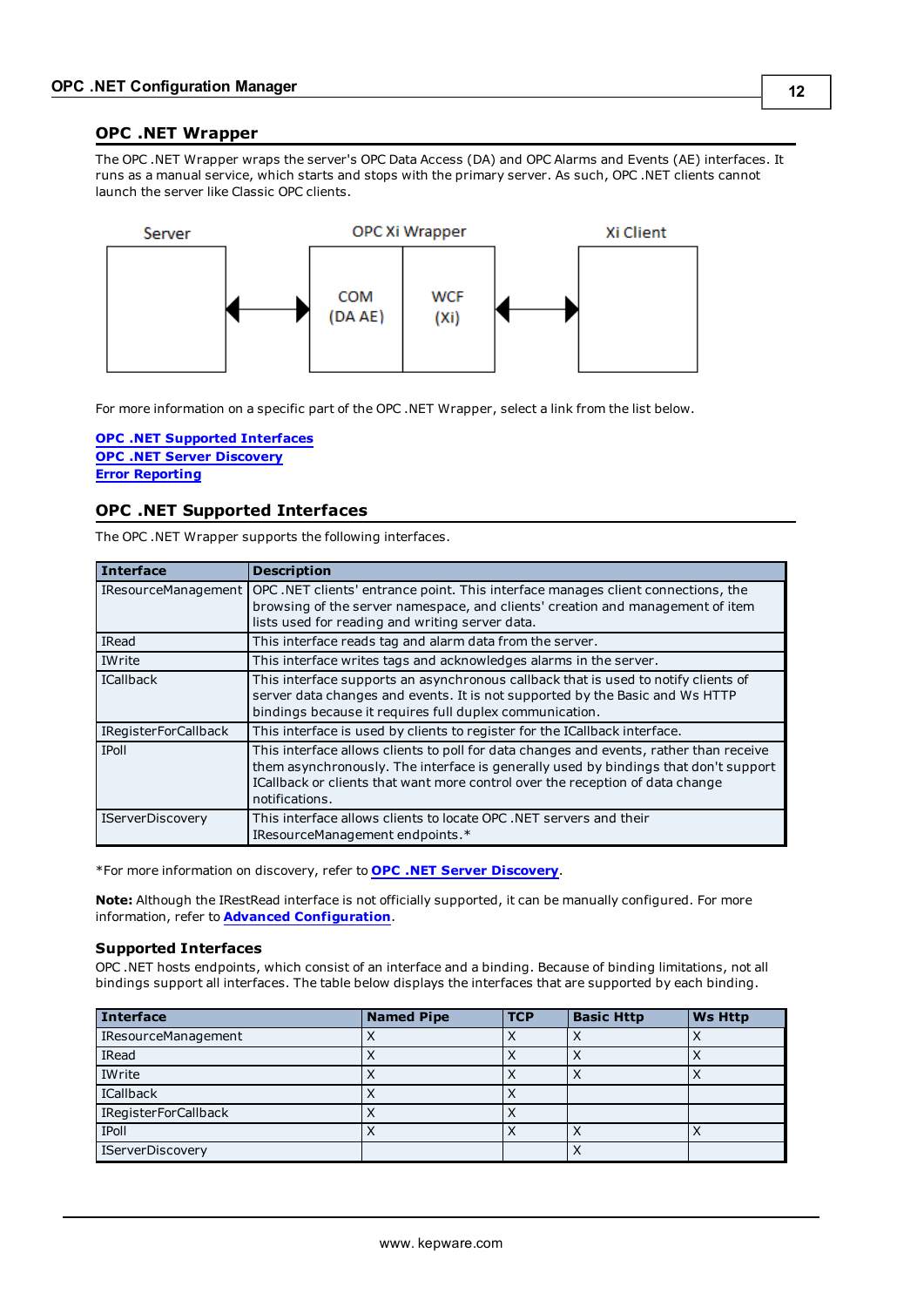# <span id="page-12-0"></span>**OPC .NET Server Discovery**

OPC .NET Server Discovery allows OPC .NET clients to automatically discover OPC .NET servers on the network. The method of discovery is specific to each client. In most cases, an OPC .NET Server Discovery application is run side-by-side with the OPC .NET client. The application can discover OPC .NET servers in one of three ways:

- 1. By explicitly specifying a server's discovery URL. This does not require server configuration.
- 2. By allowing users to manually enter discovery URLs. This does not require server configuration.
- 3. Through use of Microsoft's Peer Name Resolution Protocol (PNRP). This requires that PNRP be enabled on the server machine.

#### **PNRP on Windows XP and Windows Server 2003**

PNRP is supported on SP2 and up, but is not installed by default. For information on installing PNRP, refer to the instructions below.

- 1. To start, navigate to the **Control Panel**. Then, open **Add or Remove Programs**.
- 2. Next, select **Add/Remove Windows Components**.



3. Check **Networking Services**, and then click **Details**.

| <b>Windows Components Wizard</b>                                                                                                                                                                   | ×                |
|----------------------------------------------------------------------------------------------------------------------------------------------------------------------------------------------------|------------------|
| Windows Components<br>You can add or remove components of Windows XP.                                                                                                                              |                  |
| To add or remove a component, click the checkbox. A shaded box means that only $\overline{ }$<br>part of the component will be installed. To see what's included in a component, click<br>Details. |                  |
| Components:                                                                                                                                                                                        |                  |
| ⊠≹ Message Queuing                                                                                                                                                                                 | $0.0 M$ B        |
| MSN Explorer                                                                                                                                                                                       | 20.7 MB          |
| ■ 壹 ] Networking Services                                                                                                                                                                          | 0.3 MB           |
| 불법 Other Network File and Print Services                                                                                                                                                           | $0.0$ MB         |
| <b>虚勤 Outlook Express</b>                                                                                                                                                                          | 0.0 MB           |
| Description: Contains a variety of specialized, network-related services and protocols.                                                                                                            |                  |
| 56.5 MB<br>Total disk space required: T                                                                                                                                                            | Details          |
| 133255.5 MB<br>Space available on disk: --                                                                                                                                                         |                  |
| < Back                                                                                                                                                                                             | Cancel<br>Next > |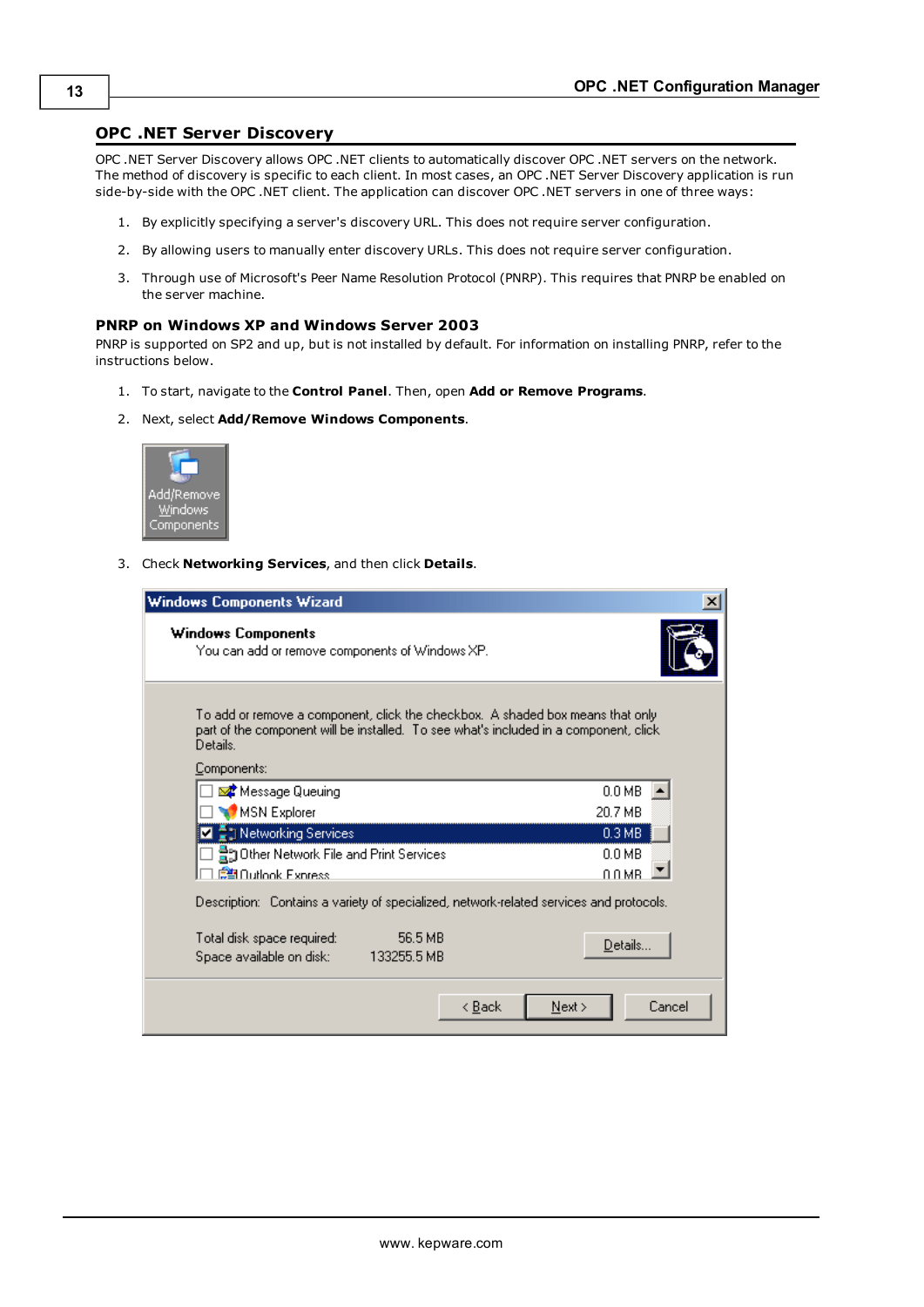4. Check **Peer-to-Peer**, and then click **OK**.

| <b>Networking Services</b>                                                                                                                                                        |  |
|-----------------------------------------------------------------------------------------------------------------------------------------------------------------------------------|--|
| To add or remove a component, click the check box. A shaded box means that only part<br>of the component will be installed. To see what's included in a component, click Details. |  |
| Subcomponents of Networking Services:                                                                                                                                             |  |
| ☑ _ Linternet Gateway Device Discovery and Control Client<br>0.0 MB                                                                                                               |  |
| 0.0 MB<br>L Peer-to-Peer                                                                                                                                                          |  |
| ☑ 4 RIP Listener<br>$0.0 M$ B                                                                                                                                                     |  |
| ☑ ↓ Simple TCP/IP Services<br>$0.0 M$ B                                                                                                                                           |  |
| ☑ ■UPnP User Interface<br>0.2 MB                                                                                                                                                  |  |
| Description:<br>Enables Peer-to-Peer Networking Services. Windows Firewall will be                                                                                                |  |
| configured to allow Peer-to-Peer Networking connections.                                                                                                                          |  |
| 56.5 MB<br>Total disk space required:<br>Details                                                                                                                                  |  |
| 133255.3 MB<br>Space available on disk:                                                                                                                                           |  |
| ΟK<br>Cancel                                                                                                                                                                      |  |

- 5. Click **Next** to start the the PNRP service installation.
- 6. Next, open the **Windows Service Control Manager**. Then, start the **Peer Name Resolution Protocol** service.

**Note:** PNRP discovery is now enabled.

#### **PNRP on Windows 7, Vista, and Windows Server 2008**

PNRP is fully supported. It requires that the Peer Name Resolution Protocol and Peer Networking Identity Manager services be running.

#### <span id="page-13-0"></span>**Error Reporting**

The OPC .NET Wrapper service reports errors using the Windows Event Log. If the OPC .NET Wrapper fails to start, launch the Windows Event Log by doing the following:

- 1. First, open the **Start** menu.
- 2. Right-click on **My Computer** and then select **Manage**. This will invoke the **Computer Management** console.
- 3. Next, click **System Tools** | **Event Viewer** | **Windows Logs** | **Application**. The Event Log messages will be displayed in the top middle pane.

**Note:** The source of OPC .NET Wrapper error events is the OPC .NET Wrapper service name.

4. Click on an event to display the details.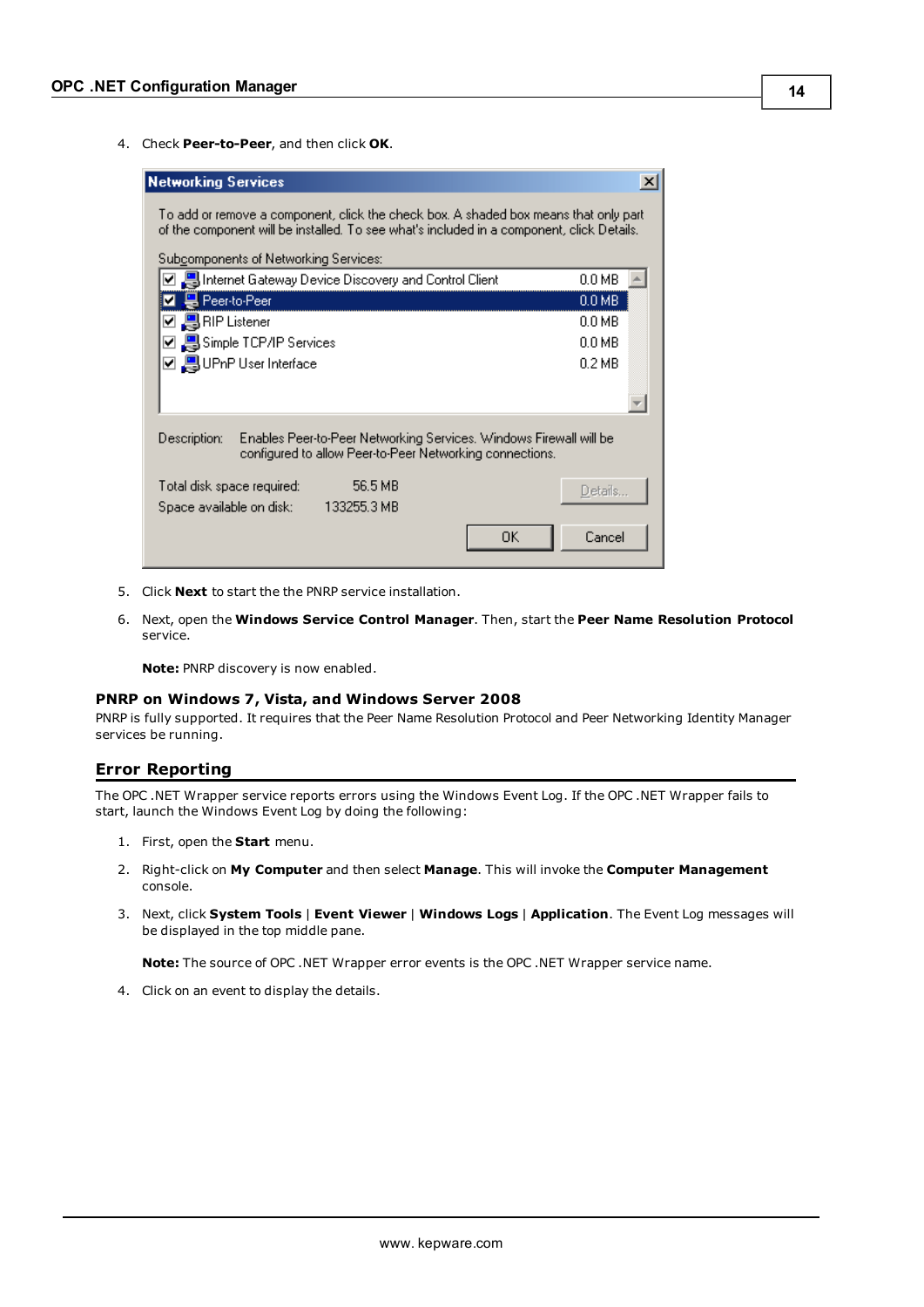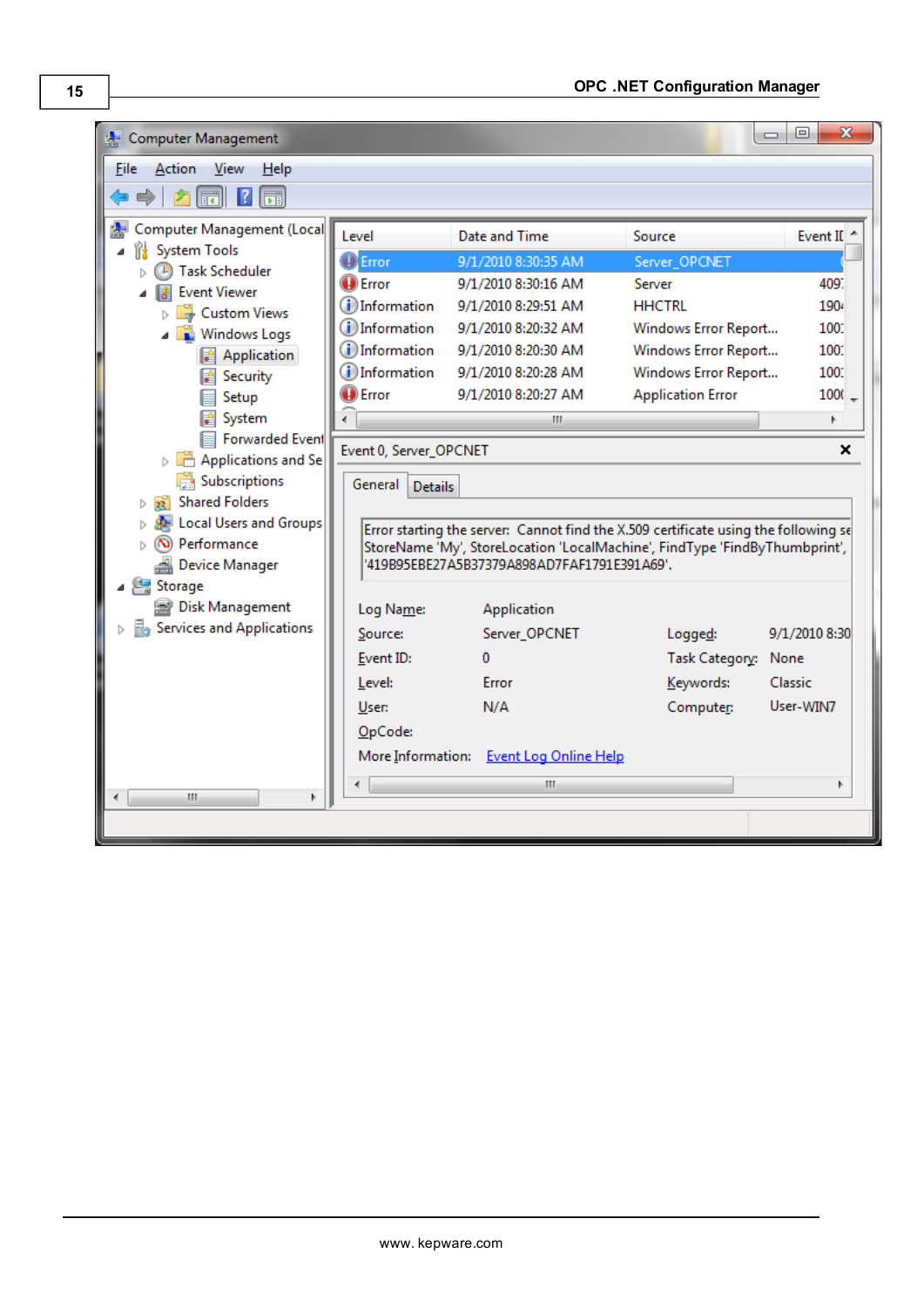# <span id="page-15-0"></span>**Connectivity Requirements**

## **Security Modes**

The server's connectivity requirements for the different binding security modes and authentication types are discussed in detail below. Use the provided information as a guide for setting up secure OPC .NET connections.

**Note:** Clients are responsible for their own configuration.

| <b>Binding</b>              | <b>Security</b>             | <b>Description</b>                                                                                                                                                                                                                                                 |
|-----------------------------|-----------------------------|--------------------------------------------------------------------------------------------------------------------------------------------------------------------------------------------------------------------------------------------------------------------|
| Named<br>Pipe               | None                        | Transport security is used by the IResourceManagement endpoint. The protection<br>level is EncryptAndSign. All other endpoints have no security. No setup is required.                                                                                             |
|                             | Transport<br>and<br>Message | Transport security is used by all interfaces. The protection level is EncryptAndSign.<br>No setup is required.                                                                                                                                                     |
| <b>TCP</b>                  | None                        | Transport security is used by the IResourceManagement endpoint. The protection<br>level is EncryptAndSign. All other endpoints have no security. No setup is required.                                                                                             |
|                             | Transport                   | Transport security is used for all endpoints. The protection level is EncryptAndSign.<br>No setup is required.                                                                                                                                                     |
|                             | Transport<br>and<br>Message | Transport and message security for all endpoints (TransportWithMessageCredential).<br>The protection level is EncryptAndSign. This configuration requires the server to have<br>a valid server instance certificate, which must be trusted by the OPC .NET client. |
| <b>Basic</b><br><b>Http</b> | None                        | The IResourceManagement endpoint uses TransportCredentialOnly security. No setup<br>is required.*                                                                                                                                                                  |
|                             | Transport                   | Transport security for all endpoints. This configuration requires SSL.**                                                                                                                                                                                           |
|                             | Transport<br>and<br>Message | Transport and message security for all endpoints (TransportWithMessageCredential).<br>This configuration requires SSL.**                                                                                                                                           |
| Ws Http                     | None                        | The IResourceManagement endpoint uses Message security. All other endpoints have<br>no security. No setup is required.                                                                                                                                             |
|                             | Transport                   | Transport security for all endpoints. This configuration requires SSL.**                                                                                                                                                                                           |
|                             | Transport<br>and<br>Message | Transport and message security for all endpoints (TransportWithMessageCredential).<br>This configuration requires SSL.**                                                                                                                                           |

\*If authentication is set to Basic, the client credentials will be sent in plain text.

\*\*For more information, refer to "SSL Requirements" below.

#### **SSL Requirements**

SSL requires that the server has a valid SSL certificate whose Subject Common Name (CN) matches the IP of the client that is connecting. This is important: if the certificate's CN is 10.10.200.10 but the client connects to localhost, the connection will fail. The client must connect to 10.10.200.10. It must also trust the certificate.

# **Authentication Types**

The table below details each authentication type's connectivity requirements, and also discusses the server configuration.

**Note:** Clients are responsible for their own configuration.

| Authentication | <b>Description</b>                                                                                                                                                                                                                                                                                                                                                                                                                                                                                       |
|----------------|----------------------------------------------------------------------------------------------------------------------------------------------------------------------------------------------------------------------------------------------------------------------------------------------------------------------------------------------------------------------------------------------------------------------------------------------------------------------------------------------------------|
| Certificate    | Certificate authentication requires that both the client and server have valid instance<br>certificates, and that they trust each other's certificates. Users must first import the client<br>certificate using the OPC .NET Configuration Manager's Trusted Clients dialog. Then, the<br>server will trust the client certificate. Next, users must export the server's instance<br>certificate, and configure the client to trust it. For more information, refer to "Certificate<br>Exception" below. |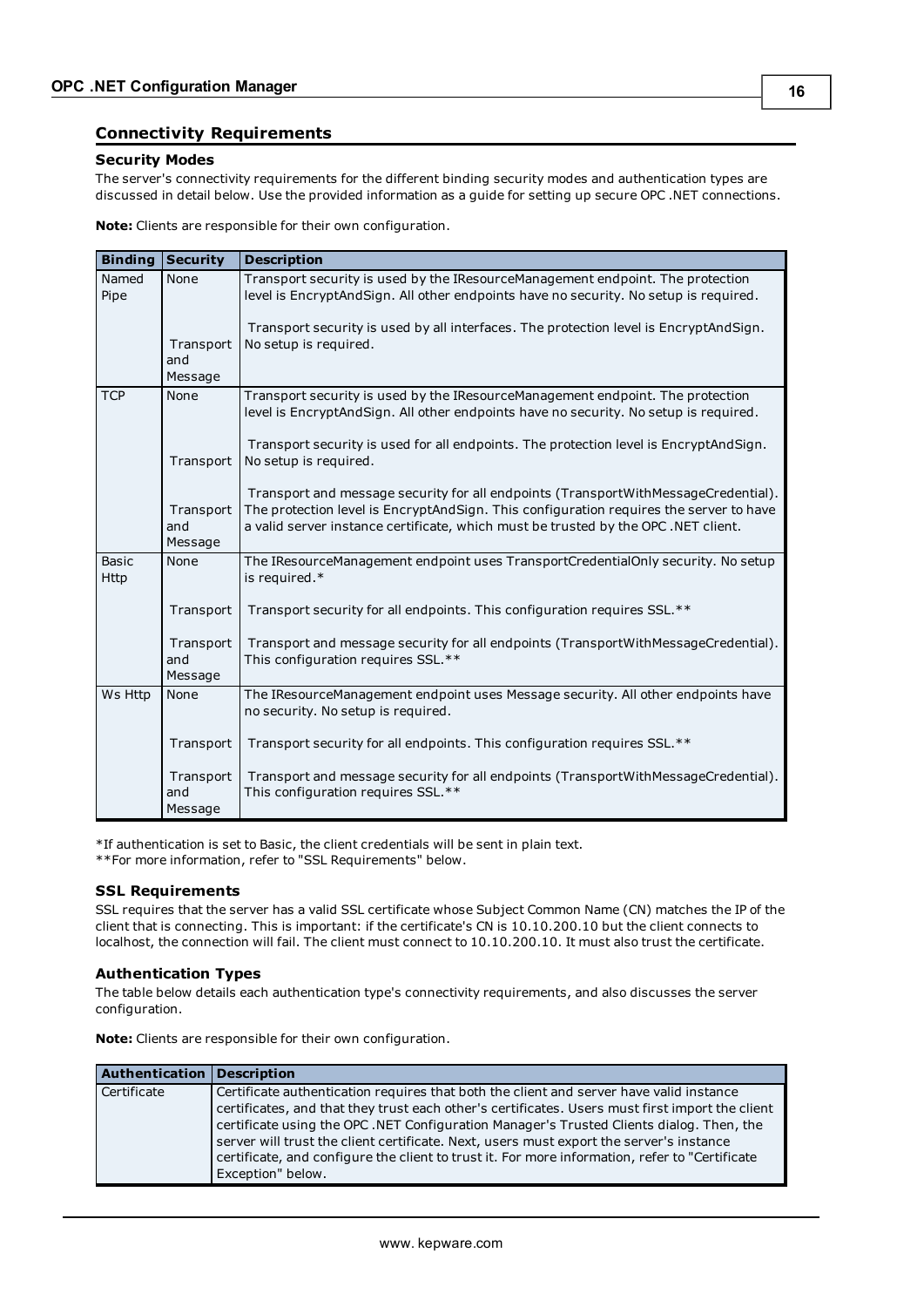| Windows      | Windows authentication requires that both the client and server be on the same domain.<br>The server must have access the domain server in order to validate the client's<br>credentials.*                                                                                                            |
|--------------|-------------------------------------------------------------------------------------------------------------------------------------------------------------------------------------------------------------------------------------------------------------------------------------------------------|
| <b>Basic</b> | Basic authentication requires that the client provide a user name and password. The<br>credentials must be linked to a Windows account on the server. For example, if a client<br>provides "John Doe" and "123," there must be a "John Doe Windows" account on the<br>server with the password "123." |

\*For most OPC .NET clients, the client credentials are the logged-in user's Windows credentials.

#### **Certificate Exception**

If the server is hosted on Windows XP, the client instance certificate will be self-signed. If the server is using the Basic or Ws HTTP binding with Transport security, importing the client certificate via the OPC .NET Configuration Manager may not work. The OPC .NET Configuration Manager places the certificate in the Local Machine's Trusted People store. In this case, the certificate must be traceable to a trusted root. Because the certificate is selfsigned, it must be placed in the Local Machine's Trusted Root Certificate Authorities store. For more information, refer to **Managing [Certificates](#page-18-0) in Windows**.

**17**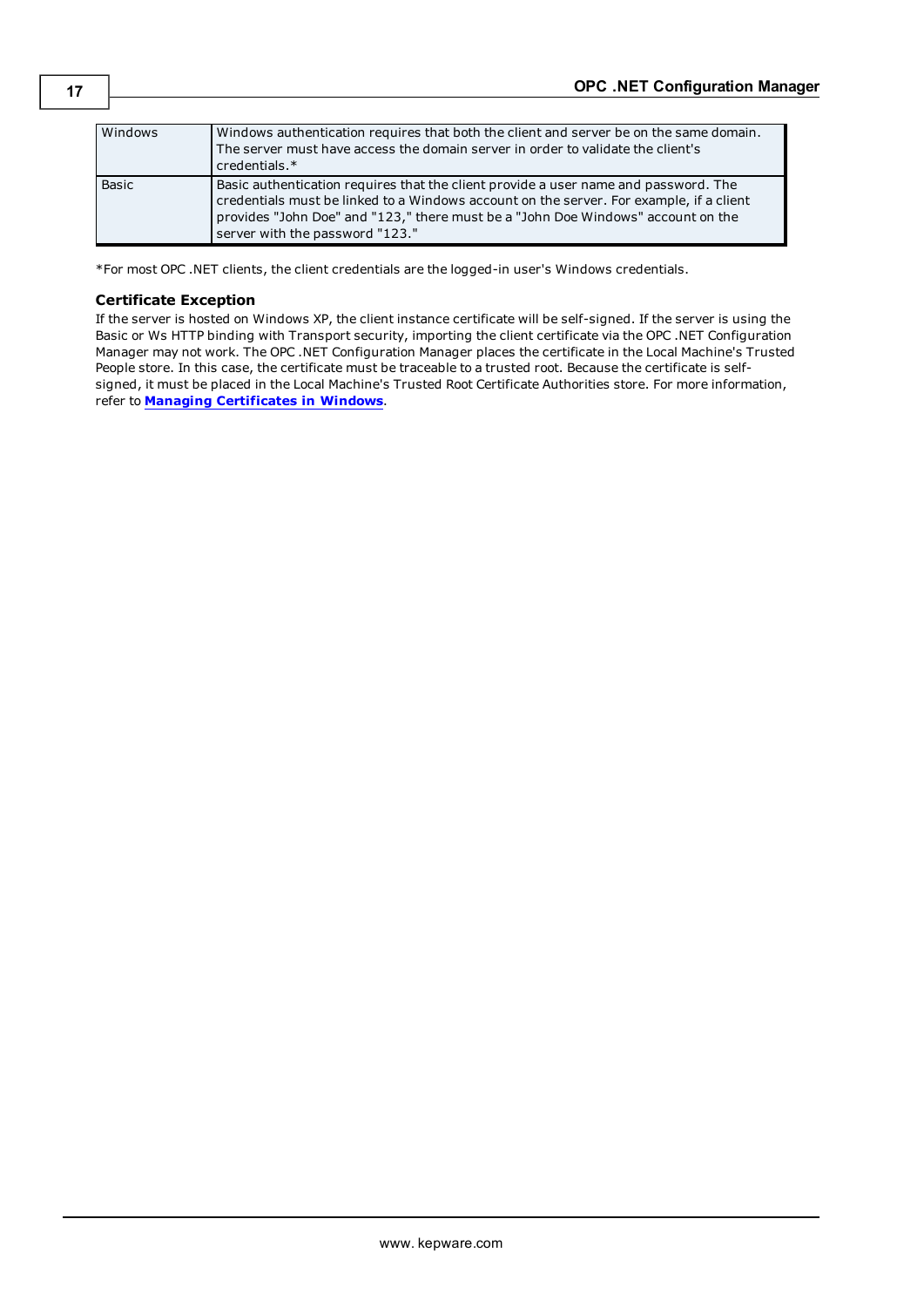# <span id="page-17-0"></span>**Advanced Configuration**

### **WCF Configuration**

OPC .NET is configured via an "xi\_server\_runtime.exe.config" file, which is located in the product's shared application directory beneath "Xi". The OPC .NET Configuration Manager saves simple WCF configuration information to this file, which is then loaded by the OPC .NET Wrapper. The wrapper uses the configuration to host endpoints.



When enabled, the binding will expose a single endpoint on each supported interface. The supported interfaces are displayed in the table below. Each 'X' represents an endpoint.

**Note:** Only the configurations listed below are supported, and some clients may require additional configuration. To account for this, administrators can edit the "xi\_server\_runtime.exe.config" file directly. This documentation does not discuss WCF configuration, as it is assumed that advanced users have a working knowledge of WCF.

| Interface                   | <b>NetNamedPipe</b> | <b>NetTCP</b> | <b>Basic Http</b> | <b>Ws Http</b> |
|-----------------------------|---------------------|---------------|-------------------|----------------|
| <b>IResourceManagement</b>  |                     |               |                   |                |
| IRead                       |                     |               |                   |                |
| IWrite                      |                     |               |                   |                |
| ICallback                   |                     |               |                   |                |
| <b>IRegisterForCallback</b> |                     |               |                   |                |
| <b>IPoll</b>                | ↗                   | $\lambda$     |                   |                |
| <b>IServerDiscovery</b>     |                     |               |                   |                |

## **Custom Configuration**

The "xi\_server\_runtime.exe.config" file contains a custom "<appSettings>" section. The only settings in this section that are required by the OPC .NET Wrapper service are "enableda" and "enableae". These settings are used to enable the wrapping of the server's OPC DA and AE interfaces. If it is not present, the interfaces will not be wrapped.

```
<appSettings>
  <add key="enableda" value="True" />
  <add key="enableae" value="True" />
</appSettings>
```
**Note:** Users can edit the content in the <system.serviceModel> section in order to add custom endpoints or bindings.

**Caution:** Using the OPC .NET Configuration Manager after editing the configuration file will delete the custom configuration.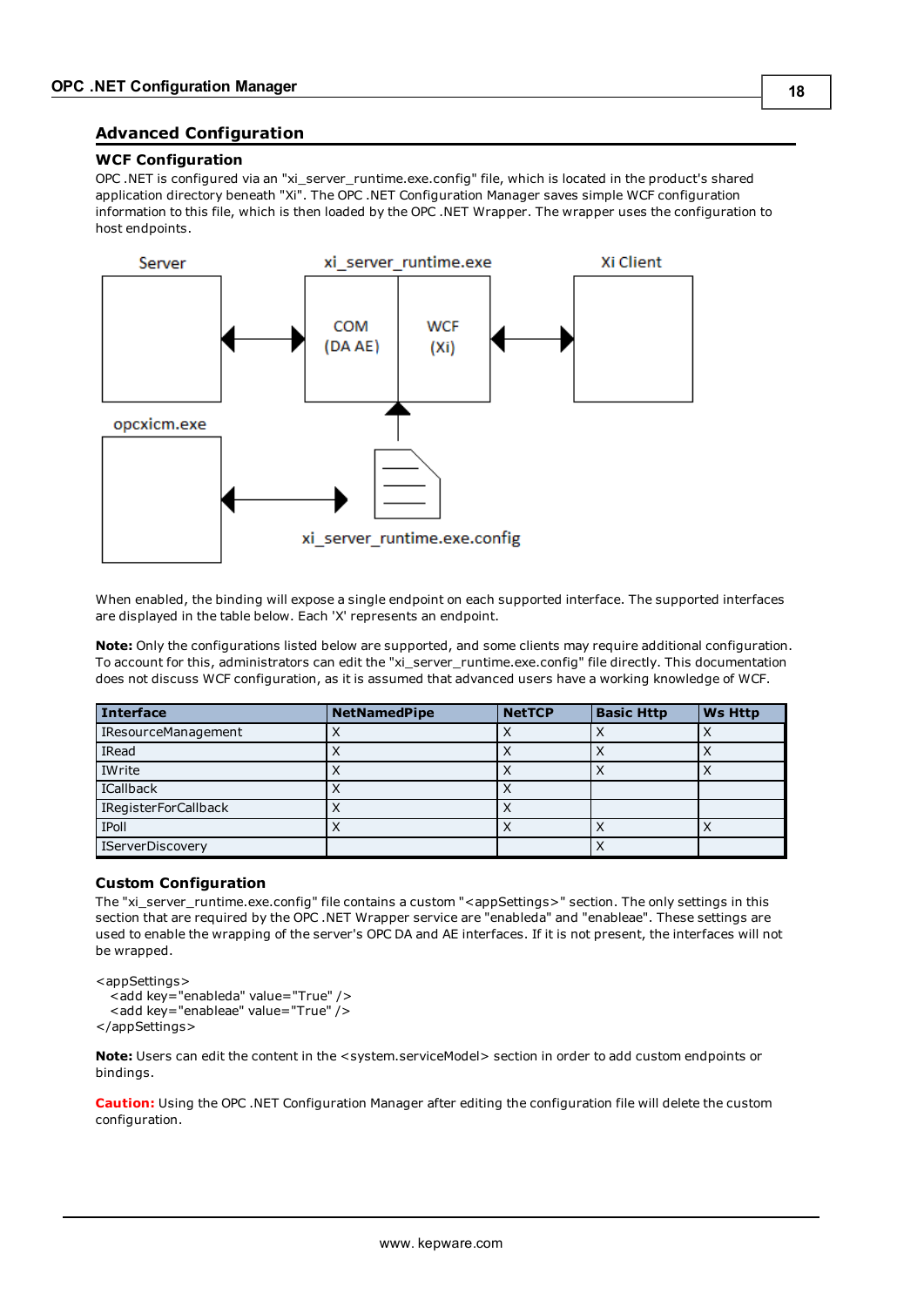# <span id="page-18-0"></span>**Managing Certificates in Windows**

There have been cases where client applications do not provide certificate configuration support. As such, users will benefit by understanding Windows certificate management even though the OPC .NET Configuration Manager should be sufficient for managing certificates on the server. For more information, refer to the instructions below.

1. Click **Start** | **Run**. Then, specify "mmc.exe" to access Microsoft's certificate management tool.

| Console1 - [Console Root]                                           |                                          | x<br>$\Box$<br>$\overline{\phantom{0}}$ |
|---------------------------------------------------------------------|------------------------------------------|-----------------------------------------|
| Action View Favorites<br>File                                       | Window<br>Help                           | $ F$<br>$\times$                        |
| $\Leftrightarrow$ $\Leftrightarrow$ $\boxed{E}$ $B$ $T$ $\boxed{E}$ |                                          |                                         |
| <b>Console Root</b>                                                 | Name                                     | <b>Actions</b>                          |
|                                                                     | There are no items to show in this view. | <b>Console Root</b>                     |
|                                                                     |                                          | <b>More Actions</b>                     |
|                                                                     |                                          |                                         |
|                                                                     |                                          |                                         |
|                                                                     |                                          |                                         |

- 2. Next, click **File** | **Add/Remove Snap-in…**.
- 3. Beneath **Available Snap-ins**, select **Certificates**.

|                                      | Vendor        |   |         | Console Root                                                                                                                 | Edit Extensions |
|--------------------------------------|---------------|---|---------|------------------------------------------------------------------------------------------------------------------------------|-----------------|
| Snap-in                              |               |   |         |                                                                                                                              |                 |
| enin ActiveX Control                 | Microsoft Cor |   |         |                                                                                                                              | Remove          |
| Authorization Manager Microsoft Cor  |               |   |         |                                                                                                                              |                 |
| <b>Certificates</b>                  | Microsoft Cor | Ξ |         |                                                                                                                              |                 |
| Component Services                   | Microsoft Cor |   |         |                                                                                                                              | Move Up         |
| Computer Managem                     | Microsoft Cor |   |         |                                                                                                                              | Move Down       |
| <b>Device Manager</b>                | Microsoft Cor |   | $Add$ > |                                                                                                                              |                 |
| Disk Management                      | Microsoft and |   |         |                                                                                                                              |                 |
| <b>Event Viewer</b>                  | Microsoft Cor |   |         |                                                                                                                              |                 |
| Folder                               | Microsoft Cor |   |         |                                                                                                                              |                 |
| Group Policy Object  Microsoft Cor   |               |   |         |                                                                                                                              |                 |
| <b>Executive</b> Informatio          | Microsoft Cor |   |         |                                                                                                                              |                 |
| <b>D</b> IP Security Monitor         | Microsoft Cor |   |         |                                                                                                                              |                 |
| 見 IP Security Policy M Microsoft Cor |               |   |         |                                                                                                                              | Advanced        |
|                                      |               |   |         |                                                                                                                              |                 |
| Description:                         |               |   |         |                                                                                                                              |                 |
|                                      |               |   |         | The Certificates snap-in allows you to browse the contents of the certificate stores for yourself, a service, or a computer. |                 |

4. Next, click **Add >**. There are three certificate locations available for selection.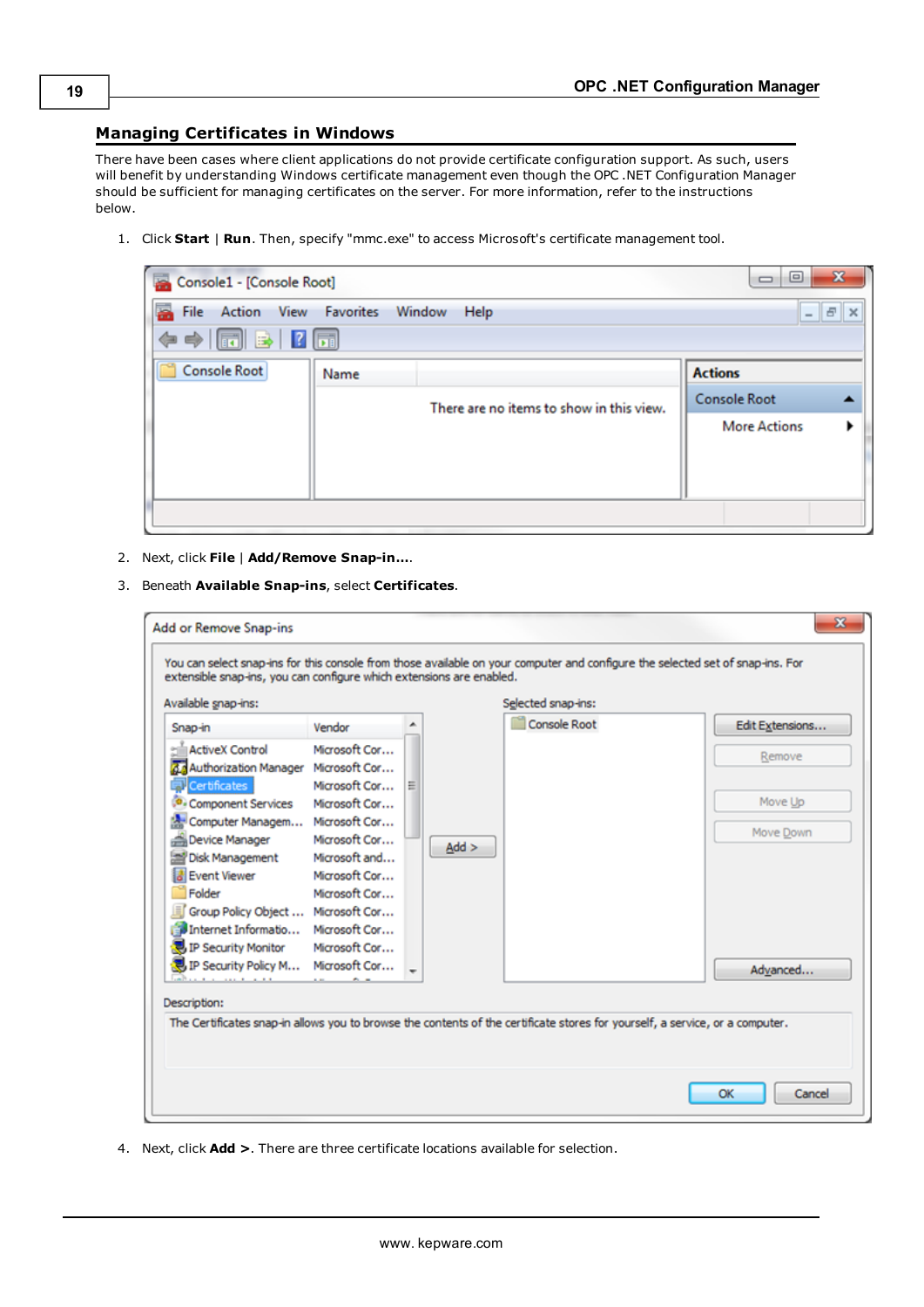

Descriptions of the accounts are as follows:

- l **My User Account:** This account is the local logged-in user. It is typically used by OPC .NET clients.
- **Service Account:** This account is linked to a local or remote service.
- **Computer Account:** This account is also called "Local Machine," and is machine-wide.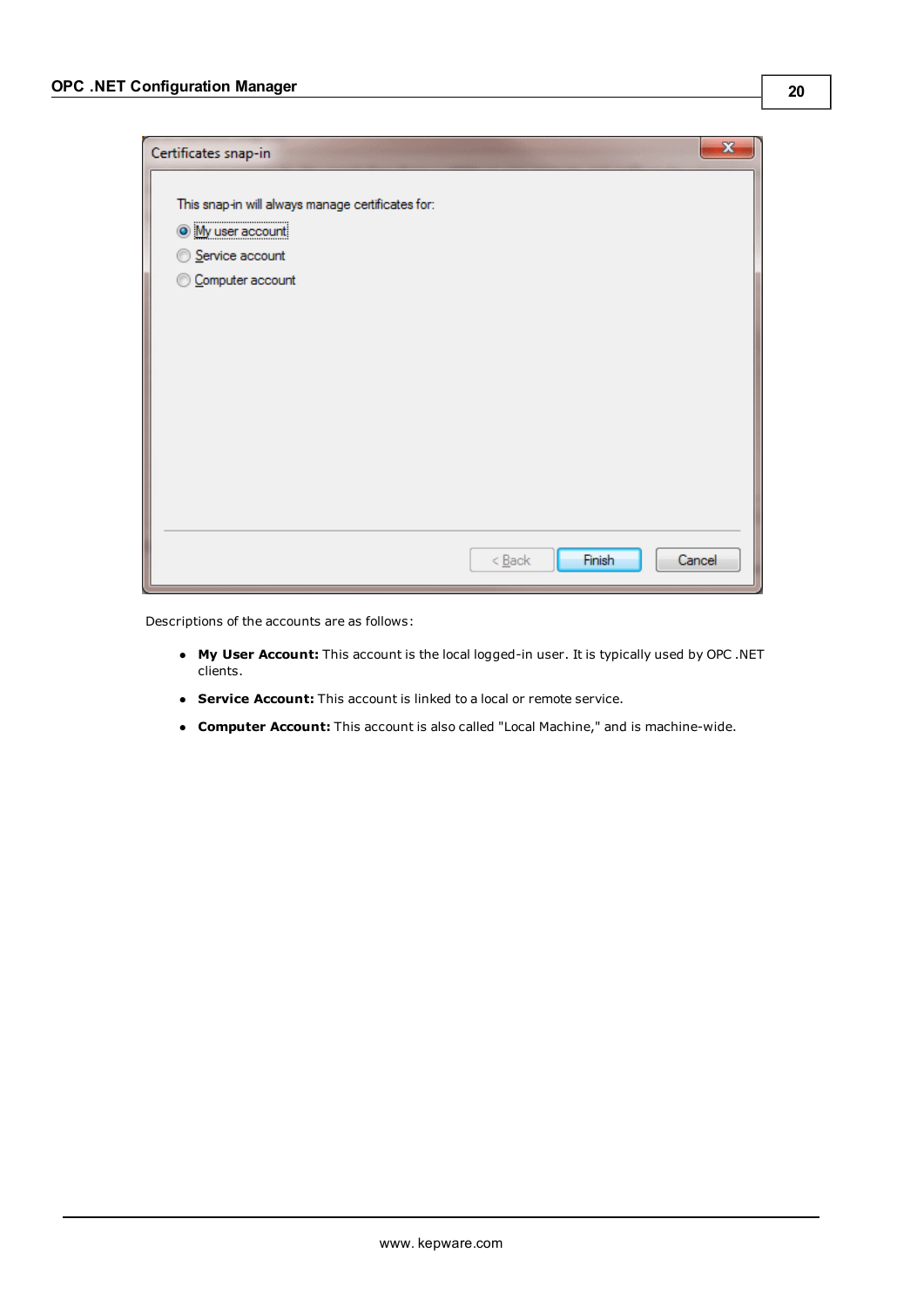

5. Select **Computer Account** and **My User Account** and then click **Finish**.

- 6. Next, click **File** | **Save** to save the configuration. This will allow users to load it when running the "mmc.exe" tool again.
- 7. Microsoft manages certificates in multiple stores. Options include Personal, Trusted People, and Trusted Root Certificate Authority. Descriptions of the stores are as follows:
	- l **Personal Store:** This store holds certificates for locally installed applications; both the OPC .NET Wrapper instance certificate and the SSL certificates are stored in the Personal store. In this store, users can view, import, and export the OPC .NET Wrapper certificate (which is the same certificate that is visible from the Certificate tab in the OPC .NET Configuration Manager).
	- l **Trusted People:** This store holds the certificates of local or remote clients that the OPC .NET Wrapper trusts. These certificates are required for certificate authentication. Users can rightclick on the store and then import trusted client certificates, which will invoke the same Trusted Clients dialog that is located in the OPC .NET Configuration Manager.
	- l **Trusted Root Certificate Authority:** This store holds the Certificate Authorities (CA) that are trusted by the Trusted People store. With this setup, a certificate chain is built to verify the validity of the client certificate.

**Note:** If the server is running on Windows XP, and the Basic or Ws HTTP bindings are used with Transport security and certificate authentication, self-signed client certificates must be placed in the Trusted Root Certificate Authority.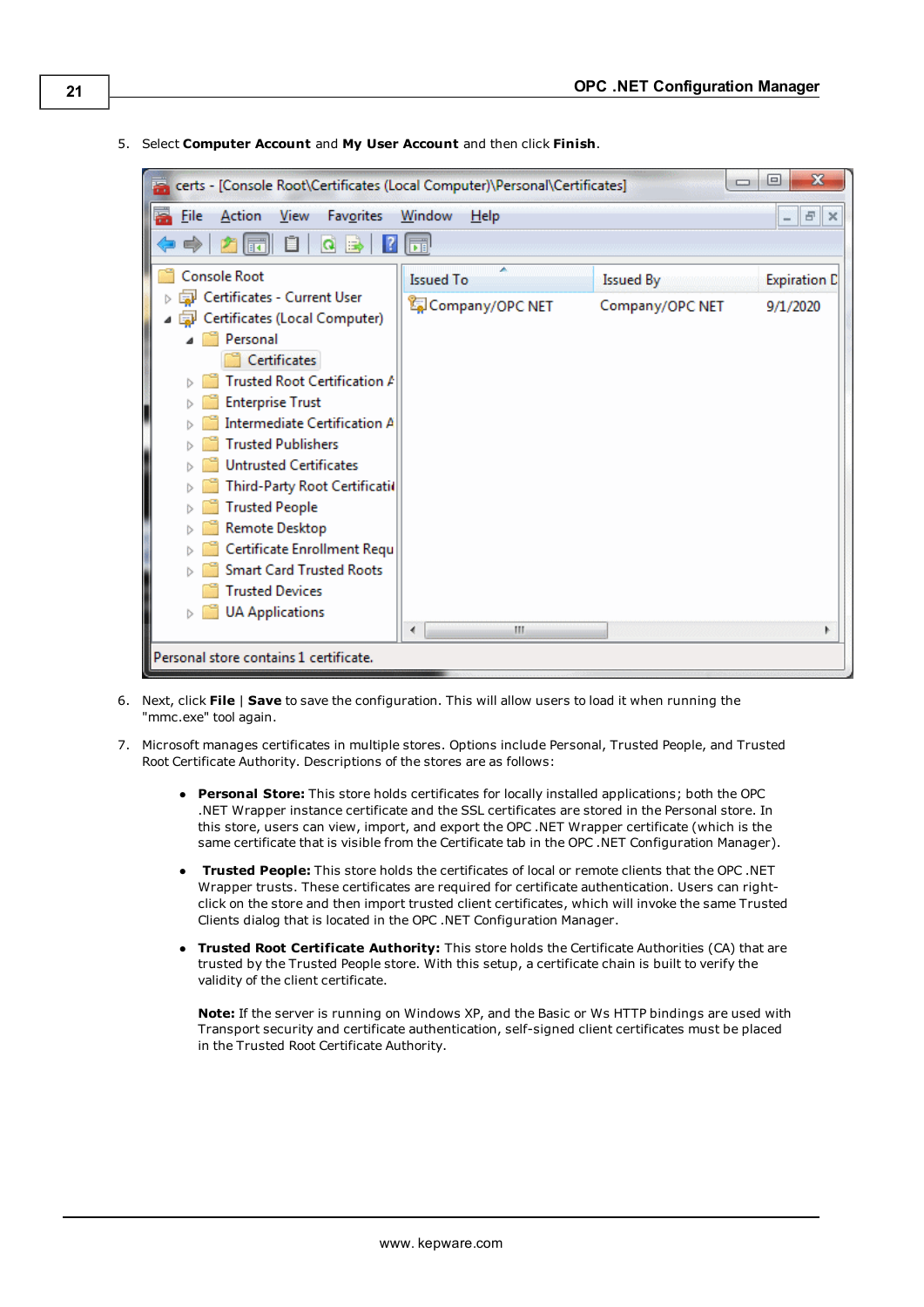# <span id="page-21-0"></span>**Error Descriptions**

The following error/warning messages may be generated. Click on the link for a description of the message.

**The OPC .NET Wrapper failed to start because it is not installed. Please rerun the [installation](#page-21-1) The OPC .NET Wrapper failed to start. Please see the Windows application event log for more details. Also make sure the .NET 3.5 [Framework](#page-21-2) is installed**

# <span id="page-21-1"></span>**The OPC .NET Wrapper failed to start because it is not installed. Please rerun the installation**

**Error Type:**

Error

**Possible Cause:**

The OPC .NET Wrapper is not installed.

#### **Solution:**

<span id="page-21-2"></span>Install the OPC .NET Wrapper.

# **The OPC .NET Wrapper failed to start. Please see the windows application event log for more details. Also make sure the .NET 3.5 Framework is installed**

#### **Error Type:**

Error

## **Possible Cause:**

The server failed to start the "xi\_server\_runtime.exe" service. This could occur if there is a WCF configuration error, an OPC COM error, or if the service is not set to manual start.

#### **Solution:**

1. If an error message is present in the Windows Event Log, the error is a result of an invalid WCF configuration. Information for correcting the error should be provided in the message. Otherwise, connect to the server using an OPC DA or an OPC AE client.

2. If an error message is not present in the Windows Event Log, check the Windows Service Control Manager and make sure that the OPC .NET service is installed and set to manual startup. Otherwise, connect to the server using an OPC DA or an OPC AE client.

3. Reinitialize, restart, or reinstall the server.

4. Repair the Microsoft .Net installation.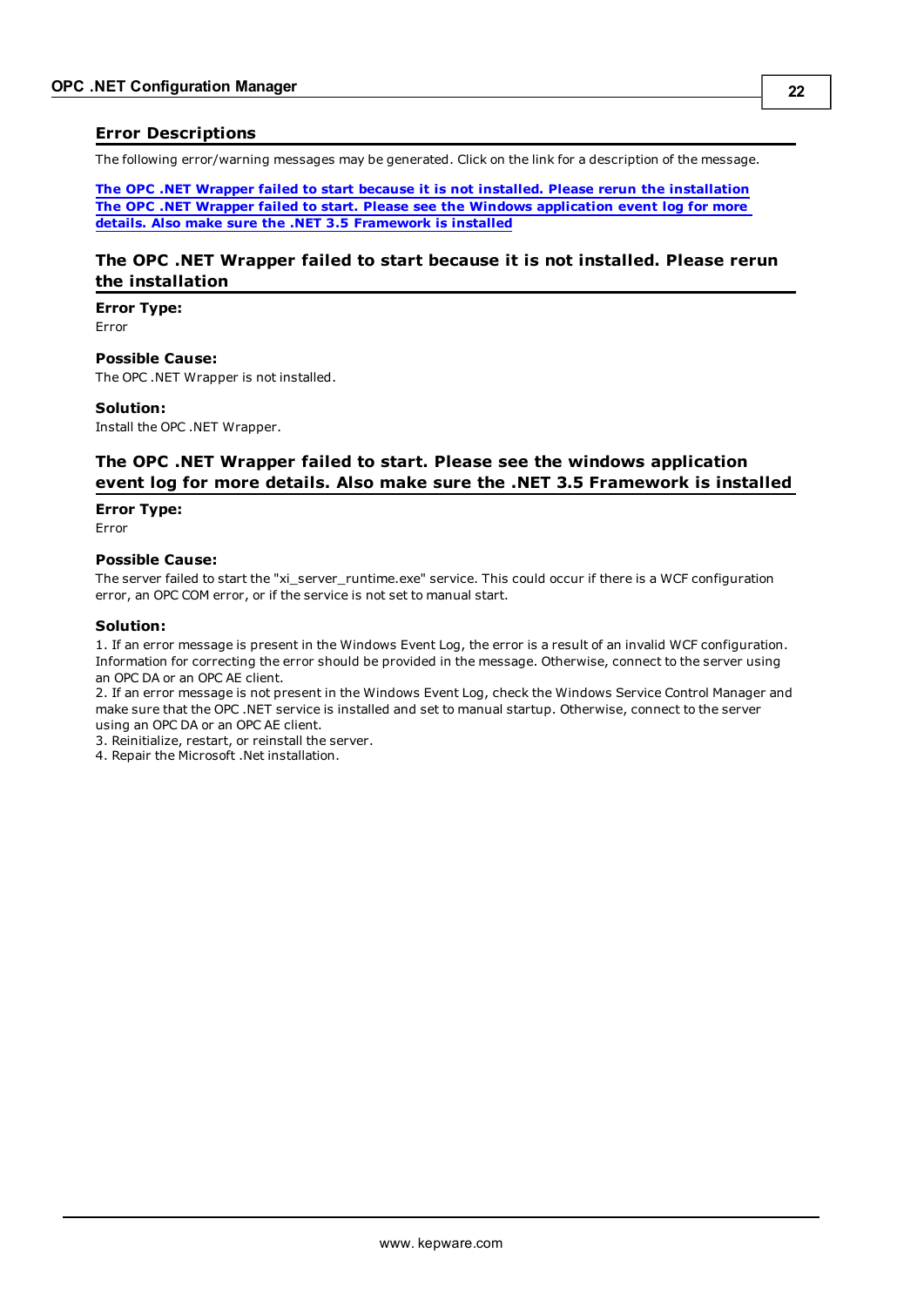# <span id="page-22-0"></span>**Troubleshooting Tips**

Select a link from the list below for more information.

**Unable to start the OPC .NET [Wrapper](#page-22-1) service Unable to make changes to the OPC .NET [certificates](#page-22-2) Unable to change the SSL [certificate](#page-22-3)**

## <span id="page-22-1"></span>**Unable to start the OPC .NET Wrapper service**

#### **Possible Cause:**

- 1. The OPC .NET Instance Certificate is not installed.
- 2. The OPC .NET service is not installed.
- 3. The OPC .NET Wrapper has an invalid configuration.
- 4. A timeout occurred.

#### **Solution:**

1. Make sure that the OPC .NET Instance Certificate is installed and is valid by checking the OPC .NET

Configuration Manager Certificates. If the certificate is invalid, either reissue it or import a new one. 2. Make sure that the service is installed by checking the OPC .NET Configuration Manager General tab. If the service is not installed, re-run the installation.

3. Check the Windows Event Log for more information on the error. To fix the configuration, re-run the OPC .NET Configuration Manager and then select "Restore Defaults" (located in the General tab).

4. The OPC .NET service took too long to start (5+ seconds). This is generally not an error: the OPC .NET service will eventually start.

## <span id="page-22-2"></span>**Unable to make changes to the OPC .NET certificates**

#### **Possible Cause:**

The user does not have administrative privileges on the machine.

#### **Solution:**

The OPC .NET Wrapper uses the Windows certificate store to store certificates. Write access to the store requires administrative privileges. Log in with an administrator account to make changes to the certificates.

## <span id="page-22-3"></span>**Unable to change the SSL certificate**

#### **Possible Cause:**

1. "netsh.exe" or "httpcfg.exe" is not installed on the machine. These utilities are required to map the certificate to the Windows HTTP stack.

2. The user does not have administrative privileges on the machine.

#### **Solution:**

1. For information on installing the "netsh.exe" and "httpcfg.exe" utilities, refer to **OPC .NET [Configuration](#page-4-0) Manager**.

2. The OPC .NET Wrapper uses the Windows certificate store to store certificates. Write access to the store requires administrative privileges. Log in with an administrator account to make changes to the certificates.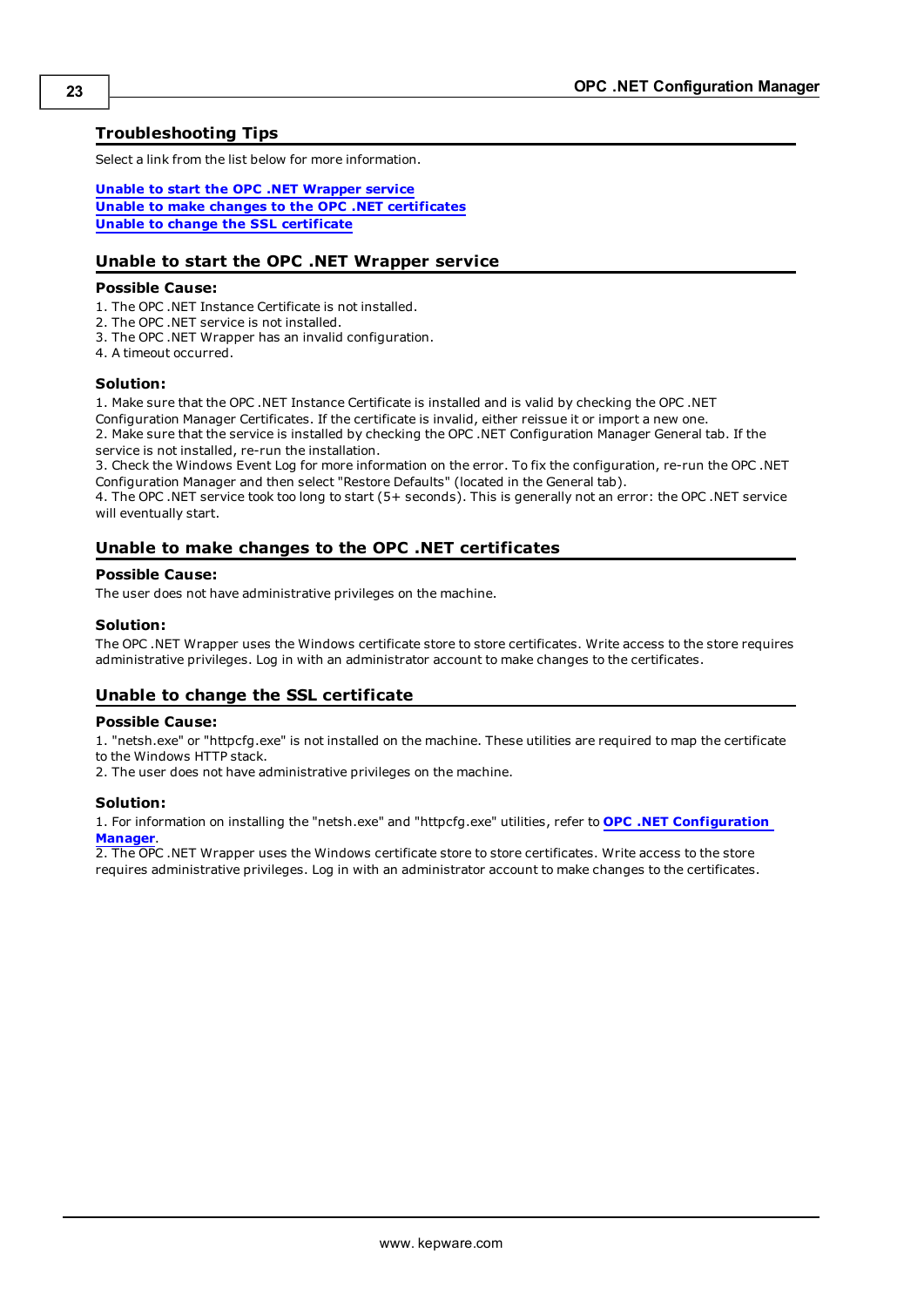# <span id="page-23-0"></span>**Index**

# **A**

**Advanced Configuration [18](#page-17-0)**

# **C**

**Certificates [8](#page-7-0) Connectivity Requirements [16](#page-15-0)**

# **E**

**Error Descriptions [22](#page-21-0) Error Reporting [14](#page-13-0) External Dependencies [3](#page-2-2)**

# **G**

**General [5](#page-4-1)**

# **H**

**Help Contents [3](#page-2-0)**

# **M**

**Managing Certificates in Windows [19](#page-18-0)**

# **O**

**OPC .NET Configuration Manager [5](#page-4-0)**